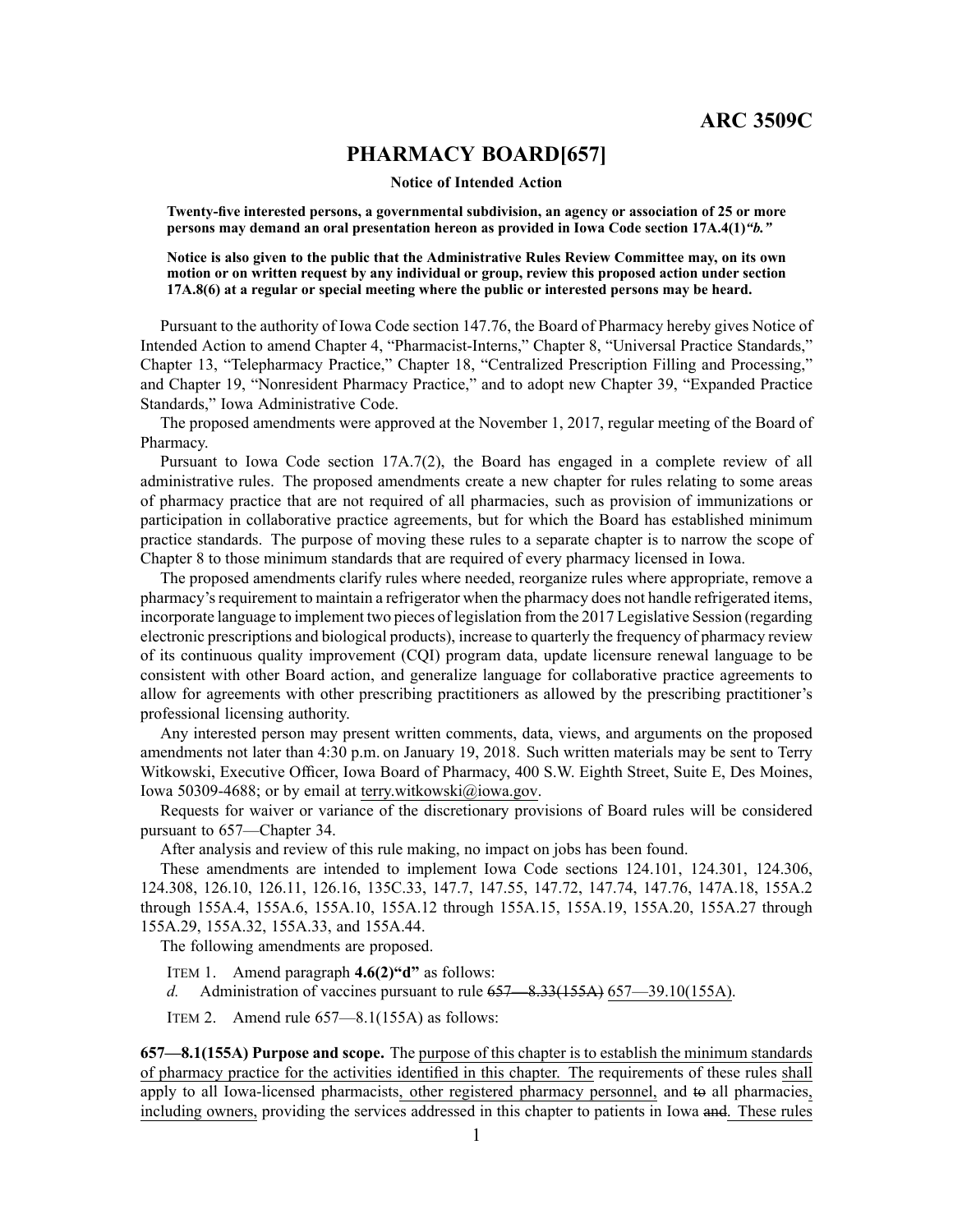are in addition to rules of the board relating to specific types of pharmacy licenses issued by the board unless otherwise indicated by rule.

ITEM 3. Rescind rule 657—8.2(155A) and adopt the following **new** rule in lieu thereof:

**657—8.2(155A) Definitions.** For the purpose of this chapter, the following definitions shall apply:

*"Board"* means the Iowa board of pharmacy.

*"Confidential information"* means information accessed or maintained by the pharmacy in the patient's or the pharmacy's records which contains personally identifiable information that could be used to identify the patient. "Confidential information" includes but is not limited to patient name, address, telephone number, and social security number; prescriber name and address; and prescription and drug or device information such as therapeutic effect, diagnosis, allergies, disease state, pharmaceutical services rendered, medical information, and drug interactions.

*"DEA"* means the United States Department of Justice, Drug Enforcement Administration.

*"Pharmacy suppor<sup>t</sup> person"* or *"PSP"* means <sup>a</sup> person, other than <sup>a</sup> member of the professional pharmacy staff, registered with the board who may perform nontechnical duties assigned by <sup>a</sup> supervising pharmacist under the pharmacist's responsibility and supervision.

*"Professional pharmacy staff"* shall mean the professional employees of the pharmacy, including pharmacists, pharmacy technicians, and pharmacist-interns.

This rule is intended to implement Iowa Code chapter [155A](https://www.legis.iowa.gov/docs/ico/chapter/2017/155A.pdf).

ITEM 4. Amend rule 657—8.3(155A) as follows:

## **657—8.3(155A) Responsible parties.**

**8.3(1)** No change.

**8.3(2)** *Pharmacy.* Each pharmacy, by and through its owner or license holder, shall work cooperatively with the pharmacist in charge and with all staff pharmacists to ensure the legal operation of the pharmacy, including meeting all inspection and other requirements of state and federal laws, rules, and regulations governing the practice of pharmacy. The pharmacy, by and through its owner or license holder, shall be responsible for employing <sup>a</sup> professionally competent, legally qualified pharmacist in charge. The pharmacy, by and through its owner or license holder, may be held responsible for unethical conduct or practices of any of the pharmacy staff.

**8.3(3)** *Pharmacy and pharmacist in charge.* The pharmacist in charge and the pharmacy, by and through its owner or license holder, shall share responsibility for, at <sup>a</sup> minimum, the following:

*a.* to *c.* No change.

*d.* Ensuring that the license, registration, or certification of each professional pharmacy staff member and the registration of each pharmacy suppor<sup>t</sup> person are maintained in current and active status.

**8.3(4)** *Pharmacist in charge and staff pharmacists.* The pharmacist in charge and staff pharmacists shall share responsibility for, at <sup>a</sup> minimum, the following:

*a.* No change.

*b.* Ensuring that <sup>a</sup> pharmacist or pharmacist-intern provides patient counseling as specified in rule [657—6.14](https://www.legis.iowa.gov/docs/iac/rule/657.6.14.pdf)(155A).

*c.* to *j.* No change.

**8.3(5)** and **8.3(6)** No change.

**8.3(7)** *Pharmacist-documented verification.* The pharmacist shall provide, document, and retain <sup>a</sup> record of the final verification for the accuracy, validity, completeness, and appropriateness of the patient's prescription or medication order prior to the delivery of the medication to the patient or the patient's representative.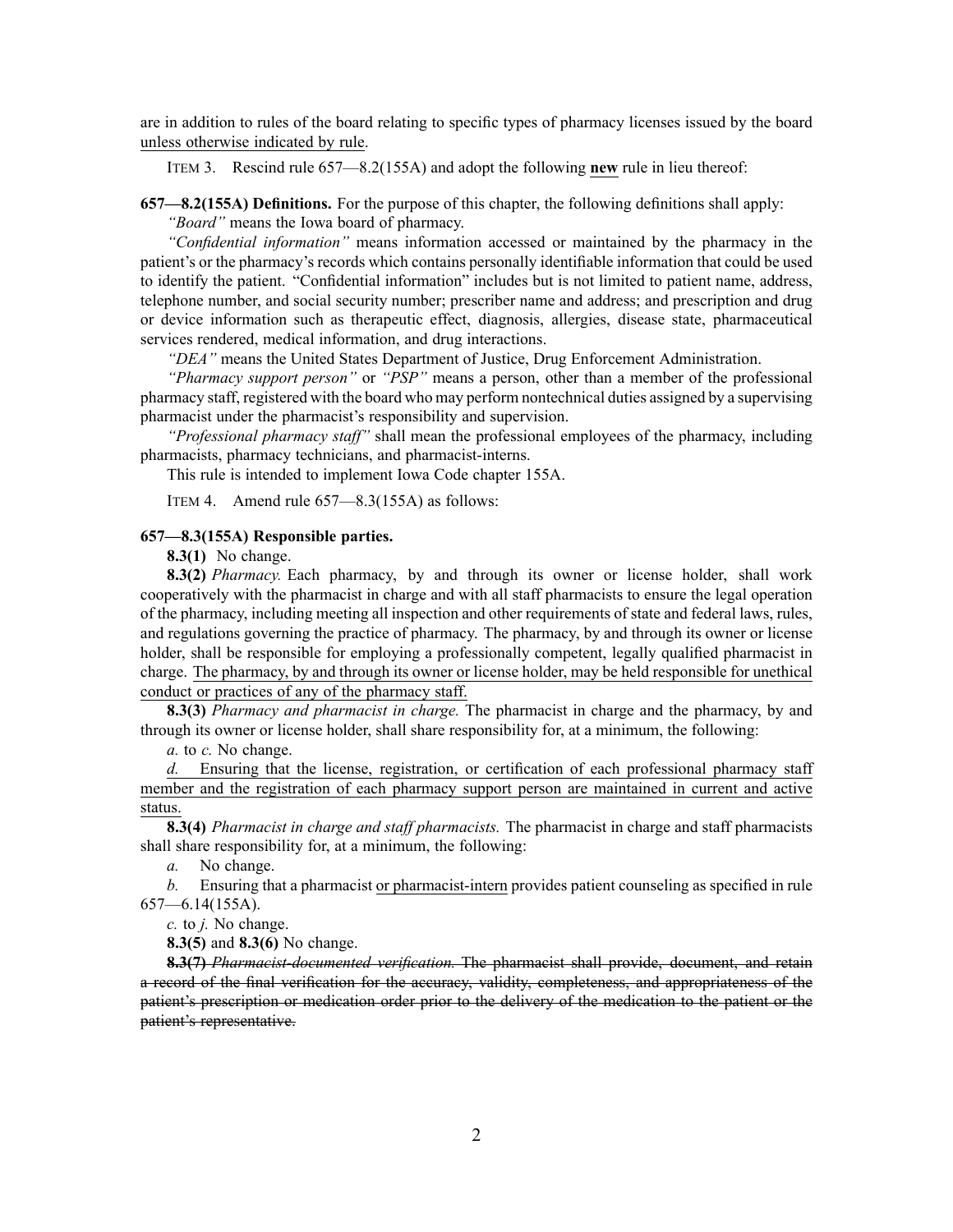ITEM 5. Amend rule 657—8.4(155A) as follows:

#### **657—8.4(155A) Pharmacist identification and staff logs.**

**8.4(1)** *Display of pharmacist license.* During any period the <sup>a</sup> pharmacist is working in <sup>a</sup> pharmacy, each pharmacist shall display, in <sup>a</sup> position visible to the public, an original license to practice pharmacy in Iowa. A current license renewal certificate, which may be <sup>a</sup> photocopy of an original renewal certificate, shall be displayed with the original license.

**8.4(2)** *Registration maintained of pharmacy personnel.* Each pharmacist-intern, pharmacy technician, and pharmacy suppor<sup>t</sup> person shall maintain current registration with the board. The registration certificate or <sup>a</sup> copy of the registration certificate shall be maintained in each pharmacy where the individual is practicing.

**8.4(2) 8.4(3)** *Identification codes.* A permanen<sup>t</sup> log of the initials or identification codes code identifying by name each dispensing pharmacist, pharmacist-intern, pharmacy technician, and pharmacy suppor<sup>t</sup> person shall be maintained for <sup>a</sup> minimum of two years and shall be available for inspection and copying by the board or its representative. The initials or identification code shall be unique to the individual to ensure that each pharmacist, pharmacist-intern, pharmacy technician, and pharmacy suppor<sup>t</sup> person can be identified.

**8.4(3) 8.4(4)** *Temporary or intermittent pharmacy staff.* The pharmacy shall maintain <sup>a</sup> log of all pharmacists, pharmacist-interns, pharmacy technicians, and pharmacy suppor<sup>t</sup> persons who have worked at that pharmacy and who are not regularly staffed at that pharmacy. Such log shall include the dates and shifts worked by each pharmacist, pharmacist-intern, pharmacy technician, and pharmacy suppor<sup>t</sup> person and shall be available for inspection and copying by the board or its representative for <sup>a</sup> minimum of two years following the date of the entry.

**8.4(4) 8.4(5)** *Identification badge.* A pharmacist While on duty, pharmacy personnel shall wear <sup>a</sup> visible identification badge while on duty that clearly identifies the person as <sup>a</sup> pharmacist by licensed or registered title and includes at least the pharmacist's the person's first name.

ITEM 6. Amend rule 657—8.5(155A) as follows:

**657—8.5(155A) Environment and equipment requirements.** There shall be adequate space, equipment, and supplies for the professional and administrative functions of the pharmacy pursuan<sup>t</sup> to rule [657—8.3](https://www.legis.iowa.gov/docs/iac/rule/657.8.3.pdf)(155A). Space and equipment in an amount and type to provide secure, environmentally controlled storage of drugs shall be available.

**8.5(1)** *Refrigeration.* The pharmacy shall maintain one or more refrigeration units, unless the pharmacy does not stock refrigerated items. The pharmacy shall document verification that the temperature of the refrigerator shall be is maintained within <sup>a</sup> range compatible with the proper storage of drugs requiring refrigeration, and <sup>a</sup> thermometer shall be maintained in the refrigerator to verify the temperature. If the temperature is manually or visually verified, <sup>a</sup> record of minimum daily verification shall be maintained.

**8.5(2)** No change.

**8.5(3)** *Secure barrier.* A pharmacy department shall be closed and secured in the absence of the pharmacist except as provided in rule [657—6.7\(](https://www.legis.iowa.gov/docs/iac/rule/657.6.7.pdf)124,155A) or [657—7.6\(](https://www.legis.iowa.gov/docs/iac/rule/657.7.6.pdf)124,155A). To ensure that secure closure, the pharmacy department shall be surrounded by <sup>a</sup> physical barrier capable of being securely locked to preven<sup>t</sup> entry when the department is closed. A secure barrier may be constructed of other than <sup>a</sup> solid material with <sup>a</sup> continuous surface if the openings in the material are not large enough to permit removal of items from the pharmacy department by any means. Any material used in the construction of the barrier shall be of sufficient strength and thickness that it cannot be readily or easily removed, penetrated, or bent. The plans and specifications of the barrier shall be submitted to the board for approval at least 30 days prior to the start of construction. The pharmacy may be subject to inspection as provided in subrule [8.5\(4\)](https://www.legis.iowa.gov/docs/iac/rule/657.8.5.pdf).

**8.5(4)** to **8.5(8)** No change.

**8.5(9)** *Authorized collection program.* A pharmacy that is registered with the United States Department of Justice, Drug Enforcement Administration, DEA to administer an authorized collection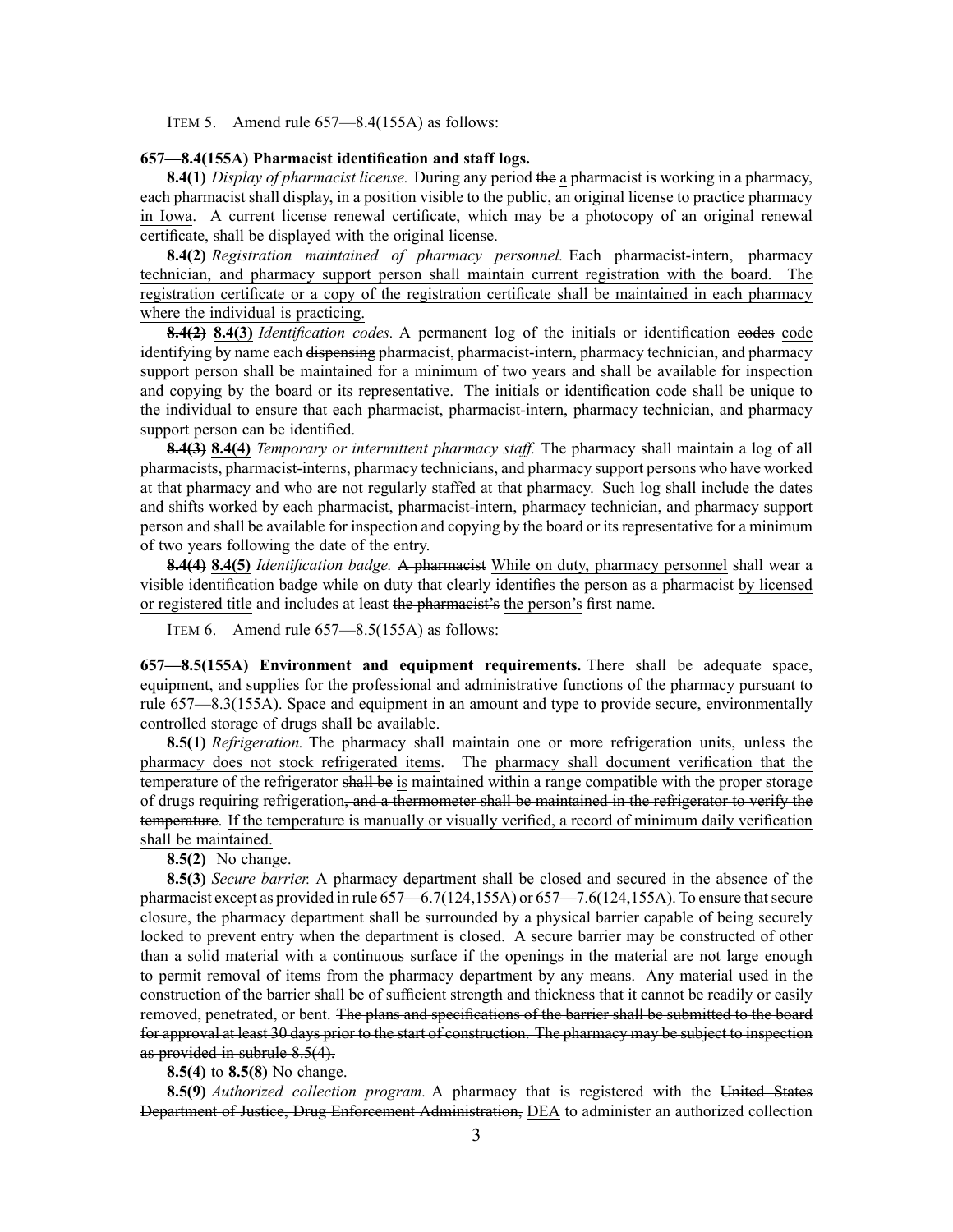program shall provide adequate space, equipment, and supplies for such collection program pursuan<sup>t</sup> to [657—Chapter](https://www.legis.iowa.gov/docs/iac/chapter/657.10.pdf) 10 and federal regulations for authorized collection programs, which can be found at [http://deadiversion.usdoj.gov/drug\\_disposal/](http://deadiversion.usdoj.gov/drug_disposal/).

**8.5(10)** *Health of personnel.* The pharmacist in charge or supervising pharmacist shall ensure that pharmacy personnel experiencing any health condition that may have an adverse effect on drug products or may pose <sup>a</sup> health orsafety risk to others be prohibited from working in the pharmacy untilsuch health condition is sufficiently resolved. All personnel who normally assist the pharmacist shall repor<sup>t</sup> to the pharmacist any health conditions that may have an adverse effect on drug products or may pose <sup>a</sup> health or safety risk to others.

ITEM 7. Rescind and reserve rule **657—8.6(155A)**.

ITEM 8. Amend rule 657—8.7(155A) as follows:

#### **657—8.7(155A) Procurement, storage, and recall of drugs and devices.**

**8.7(1)** *Source.* Procurement of prescription drugs and devices shall be from <sup>a</sup> drug wholesaler licensed by the board to distribute to Iowa pharmacies an Iowa-licensed distributor or, on <sup>a</sup> limited basis, from another licensed pharmacy or licensed practitioner located in the United States.

**8.7(2)** *Sufficient stock.* A pharmacy shall maintain sufficient stock of drugs and devices to fulfill the foreseeable needs of the patients served by the pharmacy.

**8.7(3) 8.7(2)** *Manner of storage.* Drugs and devices shall be stored in <sup>a</sup> manner to protect their identity and integrity.

**8.7(4) 8.7(3)** *Storage temperatures.* All drugs and devices shall be stored at the proper temperature as provided in manufacturer labeling. In the absence of <sup>a</sup> specific temperature range, as defined by the following terms shall be used to determine appropriate storage temperatures:

*a. "Controlled room temperature"* means temperature maintained thermostatically between 15 20 degrees and 30 25 degrees Celsius (59 68 degrees and 86 77 degrees Fahrenheit);

*b.* and *c.* No change.

*d. "Freeze"* means temperature maintained thermostatically between -20 -25 degrees and -10 degrees Celsius (-4 -13 degrees and 14 degrees Fahrenheit).

**8.7(5) 8.7(4)** *Product recall.* There shall be <sup>a</sup> system for removing from use, including unit dose, any drugs and devices subjected to <sup>a</sup> product recall.

**8.7(5)** *Outdated drugs or devices.* Any drug or device bearing an expiration date shall not be dispensed for use beyond the expiration date of the drug or device. Outdated drugs or devices shall be removed from dispensing stock and shall be quarantined until such drugs or devices are properly disposed of.

**8.7(6)** *Records.* All pharmacies shall maintain supplier invoices of prescription drugs and controlled substances upon which the actual date of receipt of the drugs by the pharmacist or other responsible individual is clearly recorded. All pharmacies shall maintain supplier credit memos. Pharmacy records of invoices and credit memos shall be maintained for at least two years from the date of the record. If the original supplier invoice or credit memo is received electronically, <sup>a</sup> hard copy record is not required.

ITEM 9. Rescind and reserve rule **657—8.8(124,155A)**.

ITEM 10. Amend rule 657—8.9(124,155A) as follows:

**657—8.9(124,155A) Records storage.** Every inventory or other record required to be maintained by <sup>a</sup> pharmacy pursuan<sup>t</sup> to board rules or Iowa Code chapters [124](https://www.legis.iowa.gov/docs/ico/chapter/124.pdf) and [155A](https://www.legis.iowa.gov/docs/ico/chapter/155A.pdf) shall be maintained and be available for inspection and copying by the board or its representative for at least two years from the date of such inventory or record or the date of last activity on the record unless <sup>a</sup> longer retention period is specified for the particular record or inventory. Original hard-copy prescription and other pharmacy records more than 12 months old may be maintained in <sup>a</sup> secure storage area outside the licensed pharmacy department unless such remote storage is prohibited under federal law. A remote storage area shall be located within the same physical structure containing the licensed pharmacy department. The following records shall be maintained for at least two years.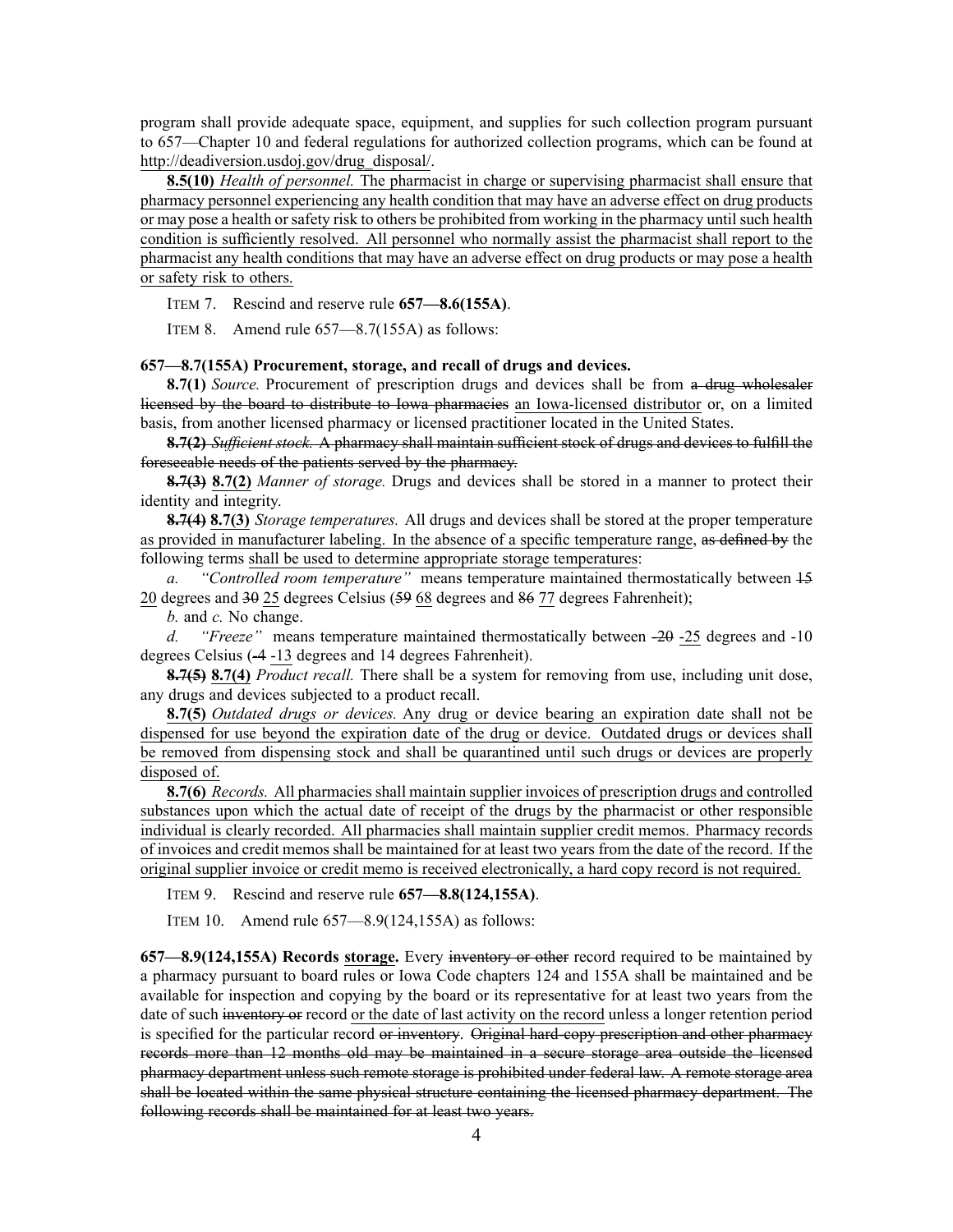**8.9(1)** *Drug supplier invoices Records less than 12 months old.* All pharmacies shall maintain supplier invoices of prescription drugs and controlled substances upon which the actual date of receipt of the controlled substances by the pharmacist or other responsible individual is clearly recorded. Records shall be maintained within the licensed pharmacy department for <sup>a</sup> minimum of 12 months, excep<sup>t</sup> as provided herein. Pharmacy records less than 12 months old may be stored in <sup>a</sup> secure storage area outside the licensed pharmacy department, including at <sup>a</sup> remote location, if the pharmacy has retained electronic copies of the records in the pharmacy that are immediately available and if the original records are available within 48 hours of <sup>a</sup> reques<sup>t</sup> by the board or its authorized agent, unless such remote storage is prohibited under federal law.

**8.9(2)** *Drug supplier credits Records more than 12 months old.* All pharmacies shall maintain supplier credit memos for controlled substances and prescription drugs. Records more than 12 months old may be maintained in <sup>a</sup> secure storage area outside the licensed pharmacy department, including at <sup>a</sup> remote location, if the records are retrievable within 48 hours of <sup>a</sup> reques<sup>t</sup> by the board or its authorized agent, unless such remote storage is prohibited under federal law.

ITEM 11. Amend rule 657—8.11(147,155A) as follows:

**657—8.11(147,155A) Unethical conduct or practice.** The provisions of this rule apply to licensed pharmacies, licensed pharmacists, registered pharmacy technicians, registered pharmacy suppor<sup>t</sup> persons, and registered pharmacist-interns.

**8.11(1)** *Misrepresentative deeds.* A pharmacy, pharmacist, technician, support person, or pharmacist-intern shall not make any statement intended to deceive, misrepresent or mislead anyone, or be <sup>a</sup> party to or an accessory to any fraudulent or deceitful practice or transaction in pharmacy or in the operation or conduct of <sup>a</sup> pharmacy.

**8.11(2)** *Undue influence Unethical conduct.*

*a.* A pharmacist shall not accep<sup>t</sup> professional employment or share or receive compensation in any form arising out of, or incidental to, the pharmacist's professional activities from <sup>a</sup> prescriber of prescription drugs or any other person or corporation in which one or more such prescribers have <sup>a</sup> proprietary or beneficial interest sufficient to permit them to directly or indirectly exercise supervision or control over the pharmacist in the pharmacist's professional responsibilities and duties or over the pharmacy wherein the pharmacist practices. A pharmacy, pharmacist, pharmacist-intern, technician, or suppor<sup>t</sup> person shall not participate in any of the following types of unethical conduct:

(1) Any activity that negates <sup>a</sup> patient's freedom of choice of pharmacy services.

(2) Providing prescription blanks or forms bearing the pharmacy's name or other means of identification to any person authorized to prescribe, excep<sup>t</sup> that <sup>a</sup> hospital may make prescription blanks or forms bearing the hospital pharmacy's name or other means of identification available to hospital staff prescribers, emergency department prescribers, and prescribers granted hospital privileges for the prescribers' use during practice at or in the hospital.

(3) Any financial arrangemen<sup>t</sup> or transaction that would violate federal healthcare fraud, waste, and abuse laws, including but not limited to the Stark Law, the False Claims Act, and the Anti-Kickback Statute.

*b.* A prescriber may employ <sup>a</sup> pharmacist to provide nondispensing, drug information, or other cognitive services. A purchasing pharmacist or pharmacy shall not engage in any activity or include in any agreemen<sup>t</sup> with <sup>a</sup> selling pharmacist or pharmacy any provision that would preven<sup>t</sup> or prohibit the prior notifications required in subrule [8.35\(7\)](https://www.legis.iowa.gov/docs/iac/rule/657.8.35.pdf).

**8.11(3)** *Lease agreements.* A pharmacist shall not lease space for <sup>a</sup> pharmacy under any of the following conditions:

*a.* From <sup>a</sup> prescriber of prescription drugs or <sup>a</sup> group, corporation, association, or organization of such prescribers on a percentage of income basis;

*b.* From <sup>a</sup> group, corporation, association, or organization in which prescribers have majority control or have directly or indirectly <sup>a</sup> majority beneficial or proprietary interest on <sup>a</sup> percentage of income basis; or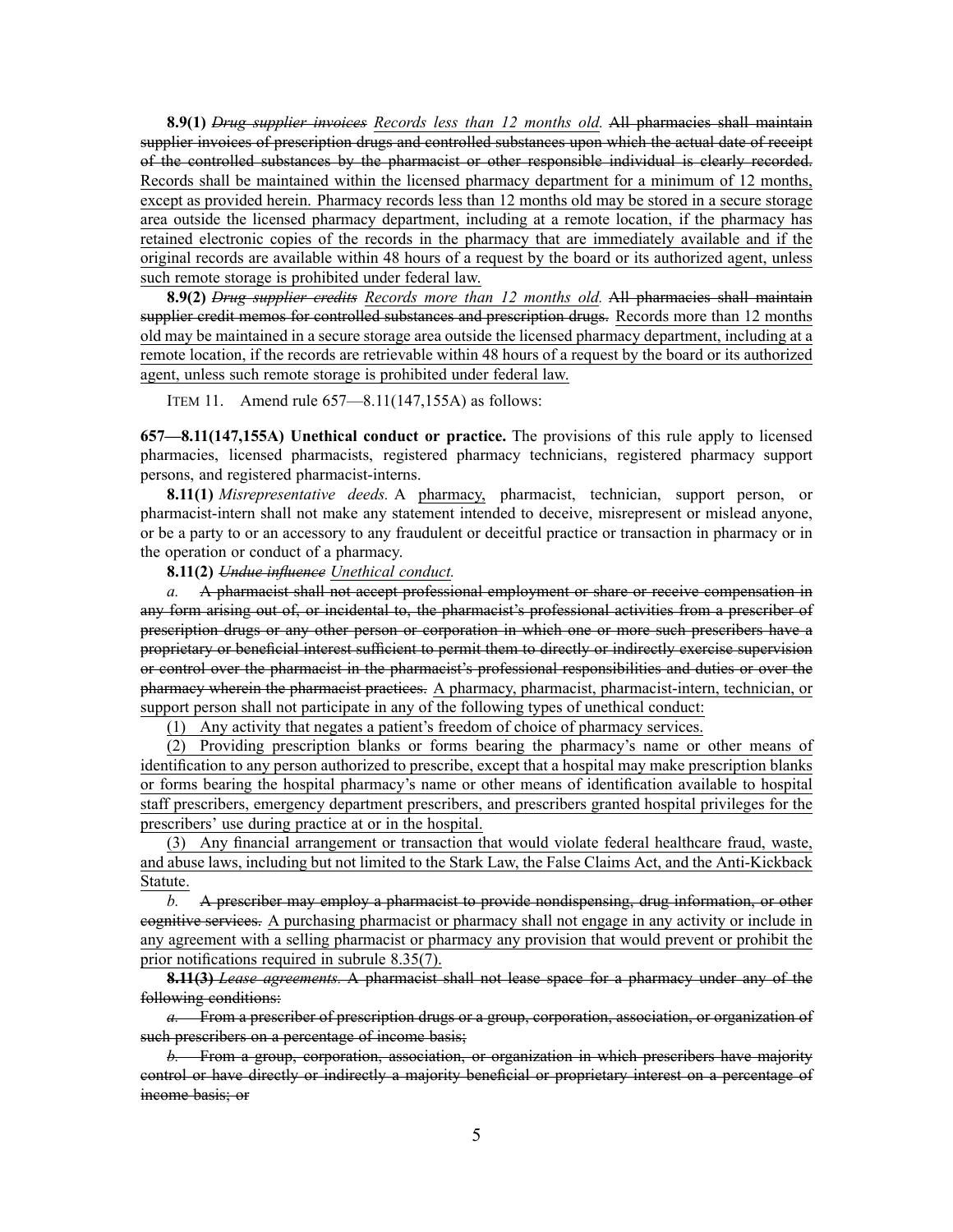*c.* If the rent is not reasonable according to commonly accepted standards of the community in which the pharmacy will be located.

**8.11(4)** *Nonconformance with law.* A pharmacist, technician, suppor<sup>t</sup> person, or pharmacist-intern shall not knowingly serve in <sup>a</sup> pharmacy which is not operated in conformance with law, or which engages in any practice which if engaged in by <sup>a</sup> pharmacist would be unethical conduct.

**8.11(5)** *Freedom of choice/solicitation/kickbacks/fee-splitting and imprinted prescription blanks or forms.* A pharmacist or pharmacy shall not enter into any agreemen<sup>t</sup> which negates <sup>a</sup> patient's freedom of choice of pharmacy services. A purchasing pharmacist or pharmacy shall not engage in any activity or include in any agreemen<sup>t</sup> with <sup>a</sup> selling pharmacist or pharmacy any provision that would preven<sup>t</sup> or prohibit the prior notifications required in subrule [8.35\(7\)](https://www.legis.iowa.gov/docs/iac/rule/657.8.35.pdf). A pharmacist or pharmacy shall not participate in prohibited agreements with any person in exchange for recommending, promoting, accepting, or promising to accep<sup>t</sup> the professional pharmaceutical services of any pharmacist or pharmacy. "Person" includes an individual, corporation, partnership, association, firm, or other entity. "Prohibited agreements" includes an agreemen<sup>t</sup> or arrangemen<sup>t</sup> that provides premiums, "kickbacks," fee-splitting, or special charges as compensation or inducement for placement of business or solicitation of patronage with any pharmacist or pharmacy. "Kickbacks" includes, but is not limited to, the provision of medication carts, facsimile machines, any other equipment, or preprinted forms or supplies for the exclusive use of <sup>a</sup> facility or practitioner at no charge or billed below reasonable market rate. A pharmacist shall not provide, cause to be provided, or offer to provide to any person authorized to prescribe prescription blanks or forms bearing the pharmacist's or pharmacy's name, address, or other means of identification, excep<sup>t</sup> that <sup>a</sup> hospital may make available to hospital staff prescribers, emergency department prescribers, and prescribers granted hospital privileges for the prescribers' use during practice at or in the hospital generic prescription blanks or forms bearing the name, address, or telephone number of the hospital pharmacy.

**8.11(6) 8.11(3)** *Discrimination.* It is unethical to unlawfully A pharmacy, pharmacist, pharmacist-intern, technician, or pharmacy suppor<sup>t</sup> person shall not discriminate between patients or groups of patients for reasons of religion, race, creed, color, gender, gender identity, sexual orientation, marital status, age, national origin, physical or mental disability, or disease state when providing pharmaceutical services.

**8.11(7)** *Claims of professional superiority.* A pharmacist shall not make <sup>a</sup> claim, assertion, or inference of professional superiority in the practice of pharmacy which cannot be substantiated, or claim an unusual, unsubstantiated capacity to supply <sup>a</sup> drug or professional service to the community.

**8.11(8) 8.11(4)** *Unprofessional conduct or behavior.* A pharmacy, pharmacist, pharmacist-intern, technician, or pharmacy suppor<sup>t</sup> person shall not exhibit engage in unprofessional behavior in connection with the practice of pharmacy or refuse to provide reasonable information or answer reasonable questions for the benefit of the patient. Unprofessional behavior shall include, but not be limited to, the following acts: verbal abuse, coercion, intimidation, harassment, sexual advances, threats, degradation of character, indecent or obscene conduct, and theft, and the refusal to provide reasonable information or answer reasonable questions for the benefit of the patient.

ITEM 12. Amend rule 657—8.12(126,147) as follows:

**657—8.12(126,147) Advertising.** Prescription drug price and nonprice information, including price, may be provided to the public by <sup>a</sup> pharmacy so long as the information is not false or misleading and is not in violation of any federal or state laws applicable to the advertisement of such articles generally and if all of the following conditions are met:

- 1. All charges for services to the consumer must shall be stated.
- 2. The effective dates for the prices listed shall be stated.

3. No reference shall be made to controlled substances listed in Schedules II through V of the latest revision of the Iowa uniform controlled substances Act and the rules of the Iowa board of pharmacy.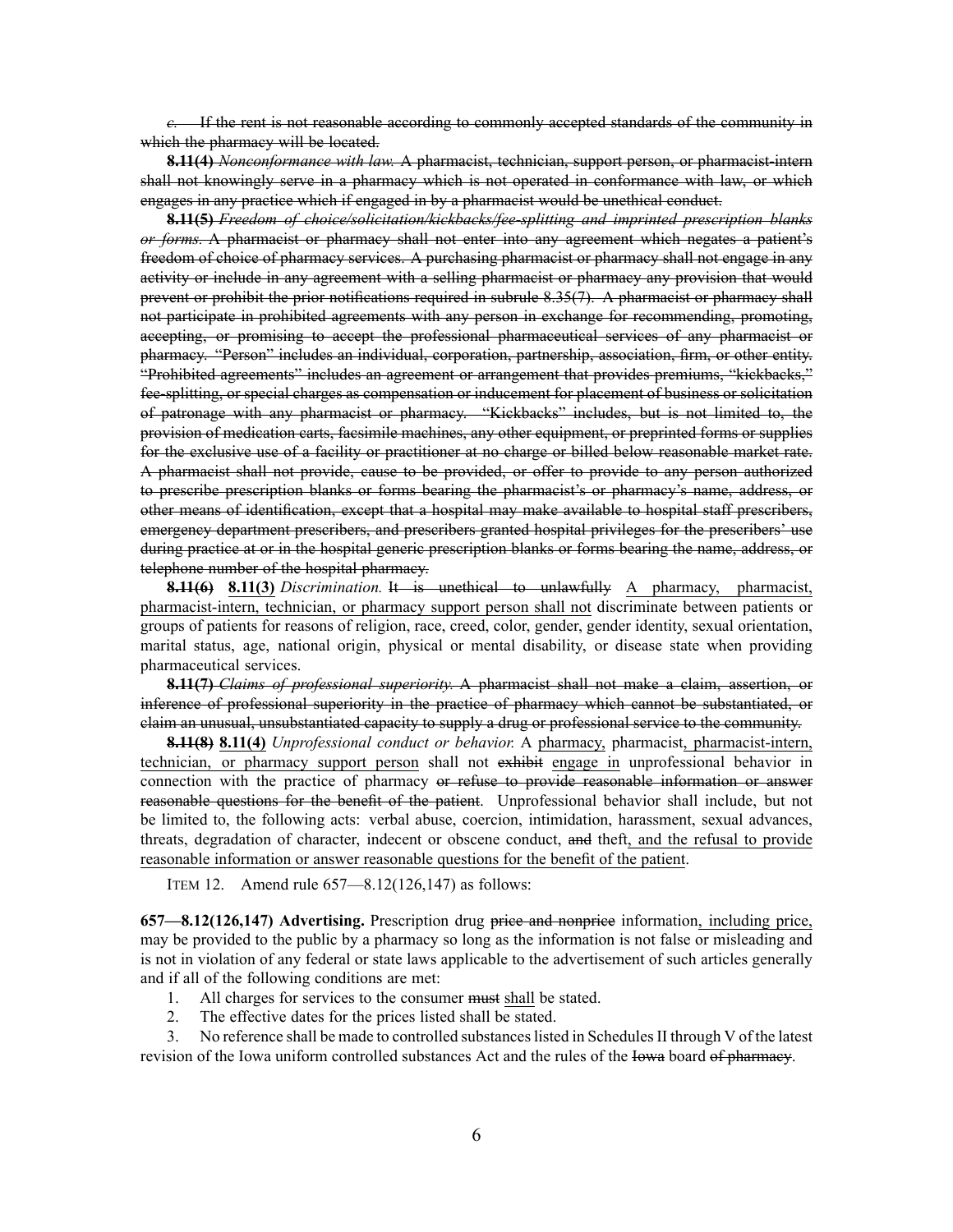ITEM 13. Amend rule 657—8.13(135C,155A) as follows:

**657—8.13(135C,155A) Personnel histories.** Pursuant to the requirements of Iowa Code section [135C.33](https://www.legis.iowa.gov/docs/ico/section/135C.33.pdf), the provisions of this rule shall apply to any pharmacy employing any person to provide patient care services in <sup>a</sup> patient's home. For the purposes of this rule, "employed by the pharmacy" shall include any individual who is paid to provide treatment or services to any patient in the patient's home, whether the individual is paid by the pharmacy or by any other entity such as a corporation, a temporary staffing agency, or an independent contractor. Specifically excluded from the requirements of this rule are individuals such as delivery persons or couriers who do not enter the patient's home for the purpose of instructing the patient or the patient's caregiver in the use or maintenance of the equipment, device, or drug being delivered, or who do not enter the patient's home for the purpose of setting up or servicing the equipment, device, or drug used to treat the patient in the patient's home.

**8.13(1)** *Applicant acknowledgment.* The pharmacy shall ask the following question of each person seeking employment in <sup>a</sup> position that will provide in-home services: "Do you have <sup>a</sup> record of founded child or dependent adult abuse or have you ever been convicted of <sup>a</sup> crime, in this state or any other state?" The applicant shall also be informed that <sup>a</sup> criminal history and child and dependent adult abuse record check checks will be conducted. The applicant shall indicate, by signed acknowledgment, that the applicant has been informed that such record checks will be conducted.

**8.13(2)** *Criminal history check.* Prior to the employment of any person to provide in-home services as described by this rule, the pharmacy shall submit to request that the department of public safety a form specified by the department of public safety and receive the results of perform a criminal history check.

**8.13(3)** *Abuse history checks.* Prior to the employment of any person to provide in-home services as described by this rule, the pharmacy shall submitto request that the department of human services a form specified by the department of human services and receive the results of perform a child and dependent adult abuse record check checks. The pharmacy may submit to the department of human services a form specified by the department of human services to reques<sup>t</sup> <sup>a</sup> child abuse history check.

*a.* and *b.* No change.

ITEM 14. Amend rule 657—8.14(155A) as follows:

**657—8.14(155A) Training and utilization of registered pharmacy technicians or pharmacy suppor<sup>t</sup> persons staff.** Pursuant to rule [657—8.3\(](https://www.legis.iowa.gov/docs/iac/rule/657.8.3.pdf)155A), all Iowa-licensed pharmacies utilizing pharmacist-interns, pharmacy technicians, or pharmacy suppor<sup>t</sup> persons shall have written policies and procedures for the training and utilization of pharmacist-interns, pharmacy technicians, and pharmacy support persons appropriate to the practice of pharmacy at that licensed location. Pharmacy technician and pharmacy suppor<sup>t</sup> person training Training shall be documented and maintained by the pharmacy for the duration of employment at least two years from the last date of employment or internship and shall be available for inspection by the board or its authorized agent. Policies and procedures and documentation of pharmacy technician and pharmacy suppor<sup>t</sup> person training shall be available for inspection by the board or an agen<sup>t</sup> of the board.

ITEM 15. Amend subparagraph **8.15(1)"e"(3)** as follows:

(3) The pharmacy shall ensure the security of confidential information as defined in subrule [8.16\(1\)](https://www.legis.iowa.gov/docs/iac/rule/657.8.16.pdf).

ITEM 16. Amend subrule 8.15(2) as follows:

**8.15(2)** *Policies and procedures required.* Pursuant to rule [657—8.3](https://www.legis.iowa.gov/docs/iac/rule/657.8.3.pdf)(155A), every pharmacy shipping or otherwise delivering prescription drugs or devices to Iowa patients shall have policies and procedures to ensure accountability, safe delivery, and compliance with temperature requirements as defined by subrule  $8.7(4)$   $8.7(3)$ .

ITEM 17. Amend rule 657—8.16(124,155A) as follows:

#### **657—8.16(124,155A) Confidential information.**

**8.16(1)** *Definition.* "Confidential information" means information accessed or maintained by the pharmacy in the patient's records which contains personally identifiable information that could be used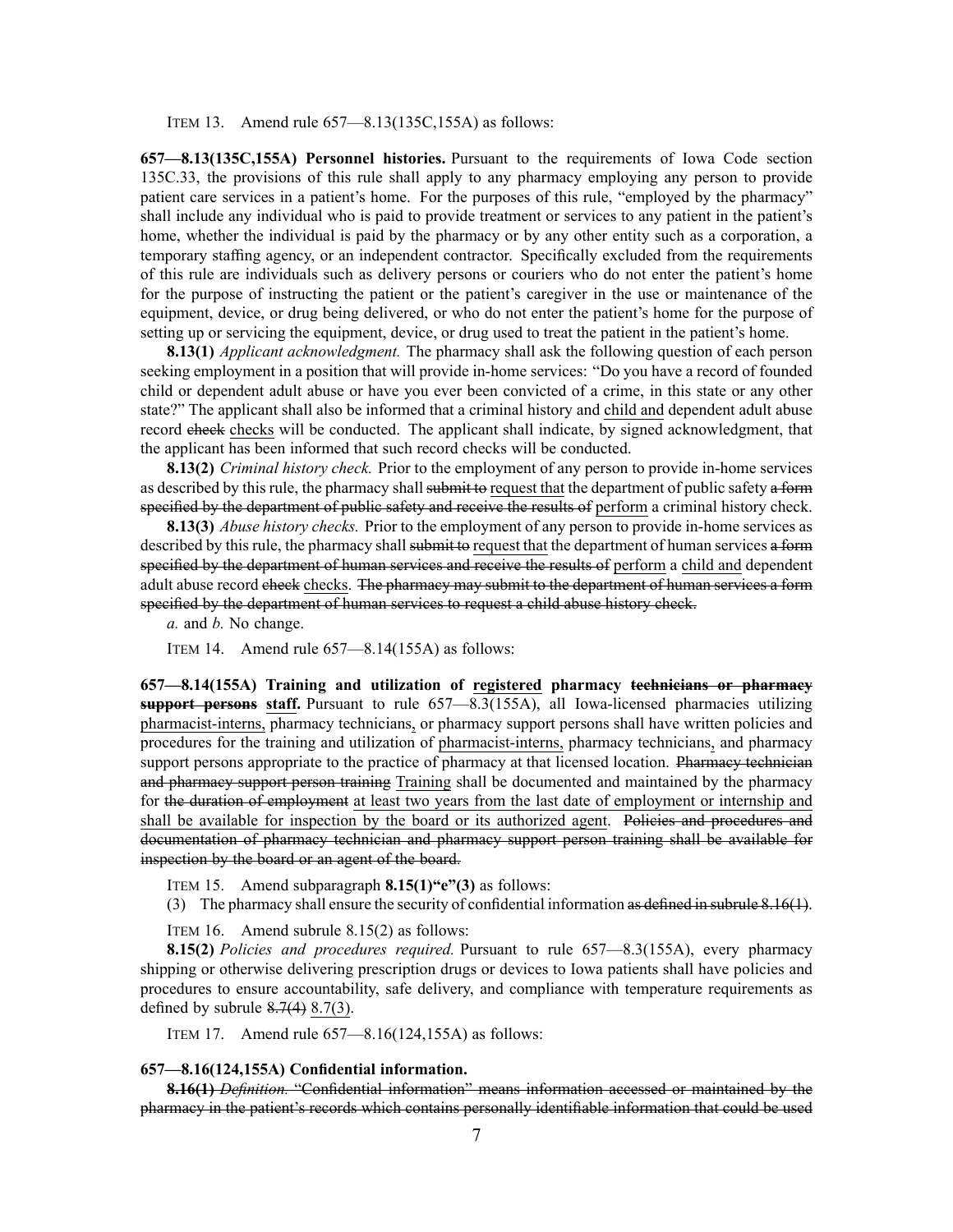to identify the patient. This includes but is not limited to patient name, address, telephone number, and social security number; prescriber name and address; and prescription and drug or device information such as therapeutic effect, diagnosis, allergies, disease state, pharmaceutical services rendered, medical information, and drug interactions, regardless of whether such information is communicated to or from the patient, is in the form of paper, is preserved on microfilm, or is stored on electronic media.

**8.16(2) 8.16(1)** *Release of confidential information.* Confidential information in the patient record may be released only as follows:

*a.* to *e.* No change.

**8.16(3) 8.16(2)** *Exceptions.* Nothing in this rule shall prohibit pharmacists <sup>a</sup> pharmacist from releasing confidential patient information as follows:

*a.* Transferring a prescription to another pharmacy upon the request of the patient or the patient's authorized representative or pursuan<sup>t</sup> to subrule [8.35\(7\)](https://www.legis.iowa.gov/docs/iac/rule/657.8.35.pdf) when the pharmacy is discontinuing operations.

*b.* Providing the patient with <sup>a</sup> copy of <sup>a</sup> nonrefillable prescription to the person for whom the prescription was issued which that is clearly marked as <sup>a</sup> copy and not to be filled.

*c.* Providing drug therapy information to physicians or other authorized prescribers practitioners for their patients.

*d.* Disclosing information necessary for the processing of third-party payer claims for paymen<sup>t</sup> of health care operations or services on behalf of the patient.

*e.* Transferring, subject to the provisions of subrule [8.35\(7\)](https://www.legis.iowa.gov/docs/iac/rule/657.8.35.pdf), prescription and patient records of <sup>a</sup> pharmacy that discontinues operation as <sup>a</sup> pharmacy to another licensed pharmacy that is held to the same standards of confidentiality and that agrees to act as custodian of the transferred records.

**8.16(4)** *System security and safeguards.* To maintain the integrity and confidentiality of patient records and prescription drug orders, any system or computer utilized shall have adequate security including system safeguards designed to preven<sup>t</sup> and detect unauthorized access, modification, or manipulation of patient records and prescription drug orders.

**8.16(5) 8.16(3)** *Record disposal.* Disposal of any materials containing or including patient-specific or confidential information shall be conducted in <sup>a</sup> manner to preserve patient confidentiality.

ITEM 18. Amend rule 657—8.19(124,126,155A) as follows:

**657—8.19(124,126,155A) Manner of issuance of <sup>a</sup> prescription drug or medication order.** A prescription drug order or medication order may be transmitted from <sup>a</sup> prescriber or <sup>a</sup> prescriber's agen<sup>t</sup> to <sup>a</sup> pharmacy in written form, orally including telephone voice communication, by facsimile transmission as provided in rule [657—21.9](https://www.legis.iowa.gov/docs/iac/rule/657.21.9.pdf)(124,155A), or by electronic transmission in accordance with applicable federal and state laws, rules, and regulations. Any prescription drug order or medication order provided to <sup>a</sup> patient in written or printed form shall include the original, handwritten signature of the prescriber excep<sup>t</sup> as provided in rule [657—21.7](https://www.legis.iowa.gov/docs/iac/rule/657.21.7.pdf)(124,155A).

**8.19(1)** *Requirements for <sup>a</sup> prescription.* A valid prescription drug order shall be based on <sup>a</sup> valid patient-prescriber relationship excep<sup>t</sup> as provided in subrule [8.19\(7\)](https://www.legis.iowa.gov/docs/iac/rule/657.8.19.pdf) for epinephrine auto-injectors and in subrule [8.19\(8\)](https://www.legis.iowa.gov/docs/iac/rule/657.8.19.pdf) for opioid antagonists.

*a. Written, electronic, or facsimile prescription.* In addition to the electronic prescription application and pharmacy prescription application requirements of this rule, <sup>a</sup> written, electronic, or facsimile prescription shall include:

(1) No change.

(2) The name and address of the patient excep<sup>t</sup> as provided in subrule [8.19\(7\)](https://www.legis.iowa.gov/docs/iac/rule/657.8.19.pdf) for epinephrine auto-injectors and in subrule [8.19\(8\)](https://www.legis.iowa.gov/docs/iac/rule/657.8.19.pdf) for opioid antagonists.

 $(3)$  to  $(5)$  No change.

*b.* and *c.* No change.

*d. Electronic prescription.* In addition to the requirements of paragraph [8.19\(1\)](https://www.legis.iowa.gov/docs/iac/rule/657.8.19.pdf)*"a,"* an electronically prepared prescription for <sup>a</sup> controlled or noncontrolled prescription drug or device that is electronically transmitted to <sup>a</sup> pharmacy shall include the prescriber's electronic signature, excep<sup>t</sup> as provided herein.

 $(1)$  to  $(3)$  No change.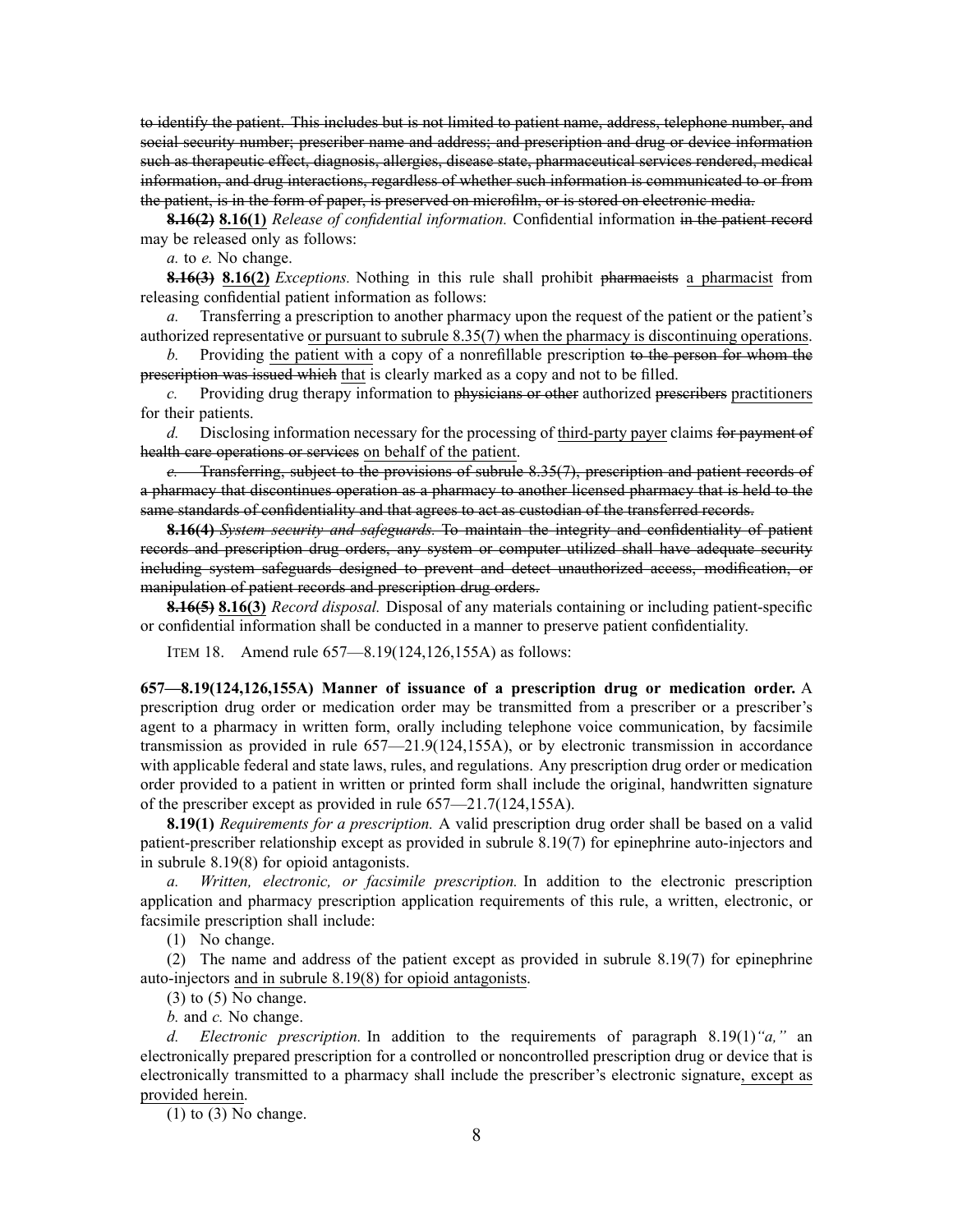(4) An electronic prescription for <sup>a</sup> noncontrolled prescription drug or device that is transmitted by an authorized agen<sup>t</sup> shall not be required to contain the prescriber's electronic signature.

**8.19(2)** *Verification.* The pharmacist shall exercise professional judgment regarding the accuracy, validity, and authenticity of any prescription drug order or medication order consistent with federal and state laws, rules, and regulations. In exercising professional judgment, the prescribing practitioner prescriber and the pharmacist shall take adequate measures to guard against the diversion of prescription drugs and controlled substances through prescription forgeries.

**8.19(3)** *Transmitting agent.* The prescribing practitioner prescriber may authorize an agen<sup>t</sup> to transmit to the pharmacy <sup>a</sup> prescription drug order or medication order orally, by facsimile transmission, or by electronic transmission provided that the first and last names and title of the transmitting agen<sup>t</sup> are included in the order.

*a. New order.* A new written or electronically prepared and transmitted prescription drug or medication order shall be manually or electronically signed by the prescriber., excep<sup>t</sup> as provided in paragraph [8.19\(1\)](https://www.legis.iowa.gov/docs/iac/rule/657.8.19.pdf)*"d."* If transmitted by the prescriber's agent, the first and last names and title of the transmitting agen<sup>t</sup> shall be included in the order. If the prescription is for <sup>a</sup> controlled substance and is written or printed from an electronic prescription application, the prescription shall be manually signed by the prescriber prior to delivery of the prescription to the patient or prior to facsimile transmission of the prescription to the pharmacy. An electronically prepared prescription shall not be electronically transmitted to the pharmacy if the prescription has been printed prior to the electronic transmission. An electronically prepared and electronically transmitted prescription that is printed following the electronic transmission shall be clearly labeled as <sup>a</sup> copy, not valid for dispensing.

*b. Refill order or renewal order.* An authorization to refill <sup>a</sup> prescription drug or medication order, or to renew or continue an existing drug therapy, may be transmitted to a pharmacist professional pharmacy staff through oral communication, in writing, by facsimile transmission, or by electronic transmission initiated by or directed by the prescriber.

(1) and (2) No change.

**8.19(4)** *Receiving agent.* Regardless of the means of transmission to <sup>a</sup> pharmacy, only <sup>a</sup> pharmacist, <sup>a</sup> pharmacist-intern, or <sup>a</sup> certified pharmacy technician professional pharmacy staff shall be authorized to receive <sup>a</sup> new prescription drug or medication order from <sup>a</sup> practitioner prescriber or the practitioner's prescriber's agent. In addition to a pharmacist, a pharmacist-intern, and a certified pharmacy technician, a A technician trainee or an uncertified pharmacy technician may receive a refill or renewal order from a practitioner prescriber or the practitioner's prescriber's agent only if the technician's supervising pharmacist has authorized that function.

**8.19(5)** *Legitimate purpose.* The pharmacist pharmacy and professional pharmacy staff shall ensure that the prescription drug or medication order, regardless of the means of transmission, has been issued for <sup>a</sup> legitimate medical purpose by an authorized practitioner <sup>a</sup> prescriber acting in the usual course of the practitioner's prescriber's professional practice. A pharmacist shall not dispense <sup>a</sup> prescription drug if the pharmacist knows or should have known that the prescription was issued solely on the basis of an Internet-based questionnaire, an Internet-based consultation, or <sup>a</sup> telephonic consultation and without <sup>a</sup> valid preexisting patient-practitioner patient-prescriber relationship excep<sup>t</sup> as provided in subrule [8.19\(7\)](https://www.legis.iowa.gov/docs/iac/rule/657.8.19.pdf) for epinephrine auto-injectors and in subrule [8.19\(8\)](https://www.legis.iowa.gov/docs/iac/rule/657.8.19.pdf) for opioid antagonists.

**8.19(6)** and **8.19(7)** No change.

**8.19(8)** *Opioid antagonist prescription issued to law enforcement, fire department, or service program.* A physician, an advanced registered nurse practitioner, or <sup>a</sup> physician assistant may issue <sup>a</sup> prescription for one or more opioid antagonists in the name of <sup>a</sup> law enforcement agency, fire department, or service program pursuant to Iowa Code section [147A.18](https://www.legis.iowa.gov/docs/ico/section/2017/147A.18.pdf) and rule 657 – 8.31(135,147A) [657—39.7](https://www.legis.iowa.gov/docs/iac/rule/657.39.7.pdf)(135,147A). The prescription shall comply with all requirements of subrule [8.19\(1\)](https://www.legis.iowa.gov/docs/iac/rule/657.8.19.pdf) as applicable to the form of the prescription excep<sup>t</sup> that the prescription shall be issued in the name and address of the law enforcement agency, fire department, or service program in lieu of the name and address of <sup>a</sup> patient. Provisions requiring <sup>a</sup> preexisting patient-prescriber relationship shall not apply to <sup>a</sup> prescription issued pursuan<sup>t</sup> to this subrule.

*a.* and *b.* No change.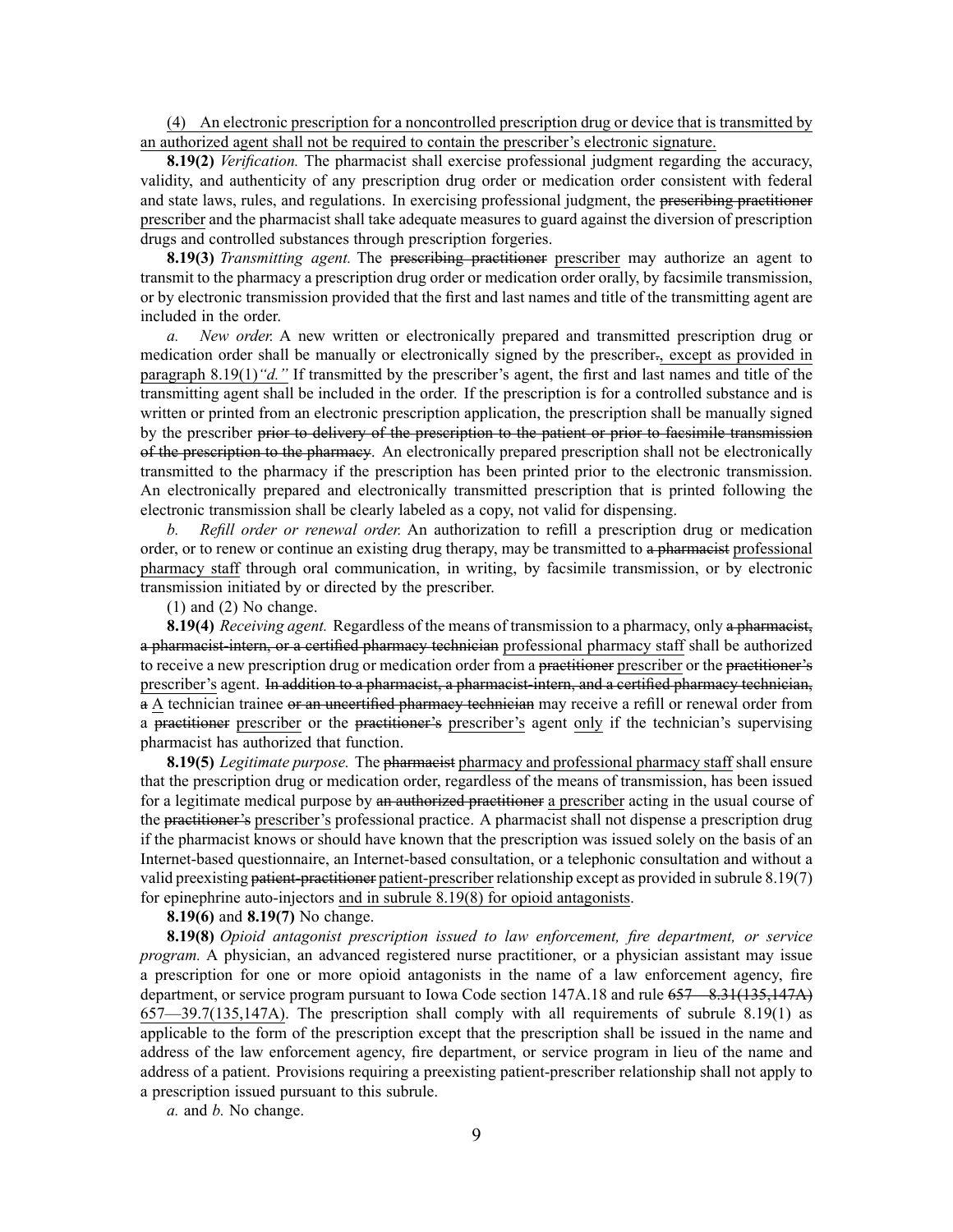ITEM 19. Amend rule 657—8.21(155A) as follows:

**657—8.21(155A) Prospective drug use review.** For purposes of promoting therapeutic appropriateness and ensuring rational drug therapy, <sup>a</sup> pharmacist shall review the patient record, information obtained from the patient, and each prescription drug or medication order to identify:

1. to 8. No change.

Upon recognizing any of the above, the pharmacist shall take appropriate steps to avoid or resolve the problem and shall, if necessary, include consultation with the prescriber. The review and assessment of patient records shall not be delegated to staff assistants pharmacy technicians or pharmacy suppor<sup>t</sup> persons but may be delegated to registered pharmacist-interns under the direct supervision of the pharmacist.

ITEM 20. Adopt the following **new** rule 657—8.22(155A):

**657—8.22(155A) Notification of interchangeable biological product selection.** Pursuant to Iowa Code section [155A.32](https://www.legis.iowa.gov/docs/ico/section/2017/155A.32.pdf), when <sup>a</sup> pharmacist substitutes <sup>a</sup> biological product that is an interchangeable biological product for the biological product prescribed, the pharmacist or pharmacist's designee shall, within five business days of dispensing the biological product, communicate to the prescriber the name and manufacturer of the biological product dispensed unless the prescription information has been entered into an electronic record system, such as an electronic medical record, electronic prescribing system, pharmacy benefit managemen<sup>t</sup> system, or <sup>a</sup> pharmacy record to which the prescriber has access. The manner of communication to the prescriber may be via telephone, facsimile, electronic transmission, or other prevailing means.

This rule is intended to implement Iowa Code section [155A.32](https://www.legis.iowa.gov/docs/ico/section/2017/155A.32.pdf).

ITEM 21. Adopt the following **new** rule 657—8.23(124,155A):

**657—8.23(124,155A) Individuals qualified to administer.** Any person specifically authorized under pertinent sections of the Iowa Code to administer prescription drugs shall construe nothing in this rule to limit that authority. The board designates the following as qualified individuals to whom <sup>a</sup> prescriber may delegate the administration of prescription drugs.

- 1. Persons who have successfully completed <sup>a</sup> medication administration course.
- 2. Licensed pharmacists.

This rule is intended to implement Iowa Code section [155A.44](https://www.legis.iowa.gov/docs/ico/section/2017/155A.44.pdf).

ITEM 22. Adopt the following **new** rule 657—8.24(155A):

**657—8.24(155A) Documented verification.** The pharmacist shall provide, document, and retain <sup>a</sup> record of the final verification for the accuracy, validity, completeness, and appropriateness of the patient's prescription or medication order prior to the delivery of the medication to the patient or the patient's representative. In an approved tech-check-tech program, the checking technician shall provide, document, and retain <sup>a</sup> record of the final verification for the accuracy of the patient's prescription or medication order prior to the delivery of the medication to the patient or the patient's representative.

ITEM 23. Amend subrule 8.26(3) as follows:

**8.26(3)** *Policies and procedures.* Pursuant to rule [657—8.3](https://www.legis.iowa.gov/docs/iac/rule/657.8.3.pdf)(155A), each pharmacy shall have written policies and procedures for the operation and managemen<sup>t</sup> of the pharmacy's CQI program. A copy of the pharmacy's CQI program description and policies and procedures shall be maintained and readily available to all pharmacy personnel. The policies and procedures shall address, at <sup>a</sup> minimum, <sup>a</sup> planned process to:

*a.* to *e.* No change.

*f.* Periodically, but at least annually quarterly, meet with appropriate pharmacy personnel to review findings and inform personnel of changes that have been made to pharmacy policies, procedures, systems, or processes as <sup>a</sup> result of CQI program findings.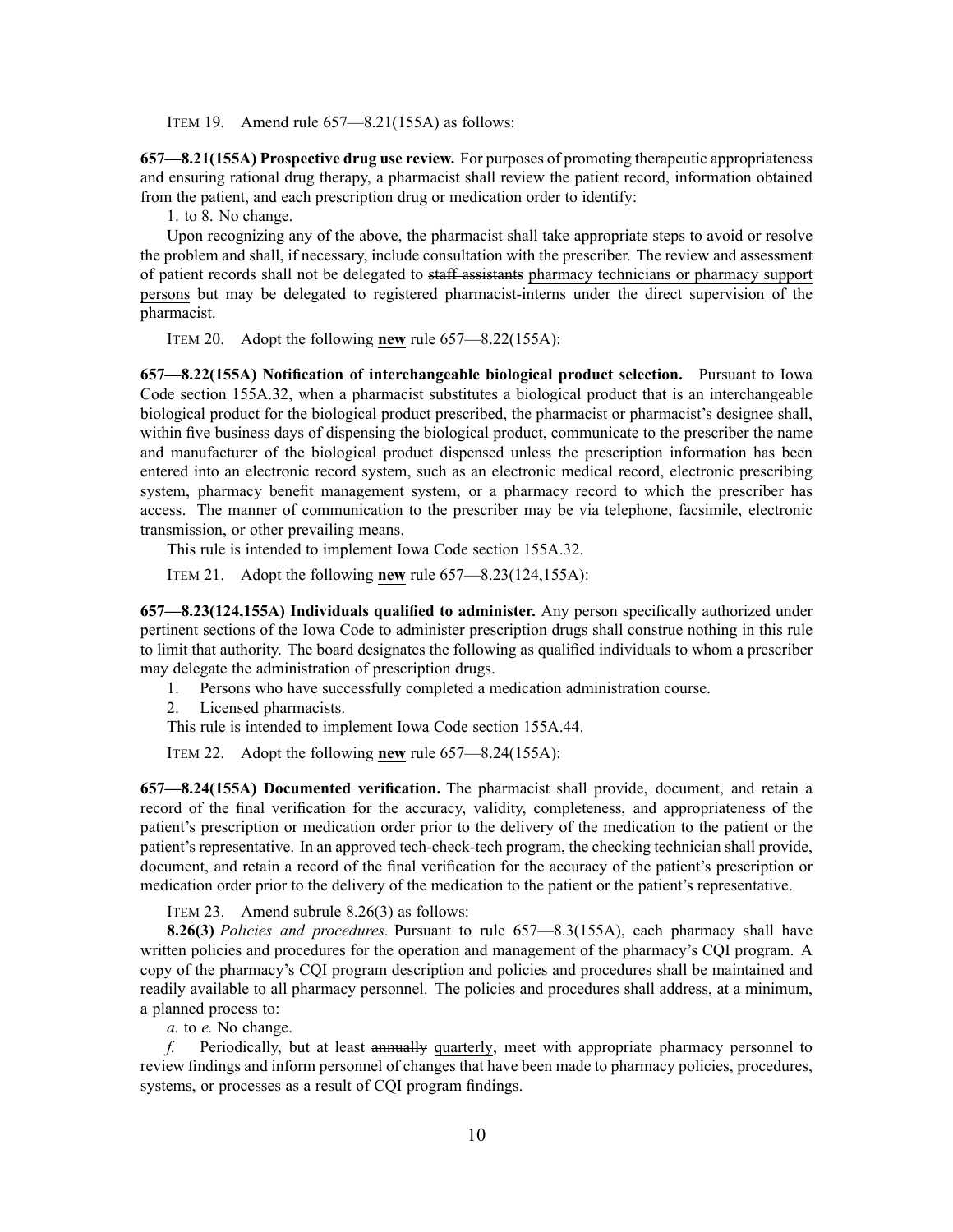- ITEM 24. Rescind and reserve rule **657—8.31(135,147A)**.
- ITEM 25. Rescind and reserve rule **657—8.32(124,155A)**.
- ITEM 26. Rescind and reserve rule **657—8.33(155A)**.
- ITEM 27. Rescind and reserve rule **657—8.34(155A)**.

ITEM 28. Rescind rule 657—8.35(155A) and adopt the following **new** rule in lieu thereof:

**657—8.35(155A) Pharmacy license.** A pharmacy license issued by the board is required for all sites where prescription drugs are offered for sale or dispensed under the supervision of <sup>a</sup> pharmacist. The current pharmacy license certificate shall be displayed in <sup>a</sup> position visible to the public. The board may issue any of the following types of pharmacy licenses: <sup>a</sup> general pharmacy license, <sup>a</sup> hospital pharmacy license, <sup>a</sup> limited use pharmacy license, <sup>a</sup> telepharmacy license, or <sup>a</sup> nonresident pharmacy license. Nonresident pharmacy license applicants shall comply with board rules regarding nonresident pharmacy practice excep<sup>t</sup> when <sup>a</sup> waiver has been granted. Applicants for general or hospital pharmacy practice shall comply with board rules regarding general or hospital pharmacy practice excep<sup>t</sup> when <sup>a</sup> waiver has been granted. Any pharmacy that dispenses controlled substances to Iowa residents must also register pursuan<sup>t</sup> to [657—Chapter](https://www.legis.iowa.gov/docs/iac/chapter/657.10.pdf) 10.

**8.35(1)** *Limited use pharmacy license.* A limited use pharmacy license may be issued for nuclear pharmacy practice, correctional facility pharmacy practice, veterinary pharmacy practice, telepharmacy practice, and other limited use practice settings. Applications for <sup>a</sup> limited use pharmacy license shall be considered on <sup>a</sup> case-by-case basis.

**8.35(2)** *Application.* Applicants for initial licensure, license renewal, license reactivation, or license changes pursuan<sup>t</sup> to subrule [8.35\(6\)](https://www.legis.iowa.gov/docs/iac/rule/657.8.35.pdf) shall complete the relevant pharmacy license application and shall include all required information and attachments. All pharmacy license applications require submission of <sup>a</sup> nonrefundable \$135 license fee plus applicable penalty fees. The application shall include the signature of the pharmacy owner's authorized representative and shall require at <sup>a</sup> minimum the following:

*a.* Disclosure of pharmacy ownership information, including information about the pharmacy's registered agent;

*b.* Identification and signature of the pharmacist in charge;

*c.* The identification of and average number of hours worked by all pharmacists, pharmacist-interns, pharmacy technicians, and pharmacy suppor<sup>t</sup> persons working in the pharmacy;

*d.* Criminal and disciplinary history information; and

*e.* Description of the scope of services provided by the pharmacy.

**8.35(3)** *License renewal.* A pharmacy license shall be renewed before January 1 of each year. An initial pharmacy license issued between November 1 and December 31 shall not require renewal until the following calendar year. The nonrefundable fee for <sup>a</sup> timely license renewal shall be \$135.

*a. Delinquent license grace period.* A pharmacy license renewal application that is postmarked or hand-delivered to the board after January 1 but prior to February 1 following expiration shall be considered delinquent and shall require the nonrefundable paymen<sup>t</sup> of the renewal fee plus <sup>a</sup> penalty fee of \$135. A pharmacy that submits <sup>a</sup> completed license renewal application, application fee, and penalty fee postmarked or delivered to the board office by January 31 shall not be subject to disciplinary action for continuing to operate in the month of January.

*b. Delinquent license reactivation beyond grace period.* If <sup>a</sup> pharmacy license is not renewed prior to the expiration of the one-month grace period identified in [paragrap](https://www.legis.iowa.gov/docs/iac/chapter/657.835.pdf)h 8.35(3)*"a,"* the pharmacy may not operate or provide pharmacy services to patients in the state of Iowa until the license is reactivated. A pharmacy without <sup>a</sup> current license may apply for license reactivation by submitting an application for reactivation and <sup>a</sup> nonrefundable \$540 reactivation fee. As par<sup>t</sup> of the reactivation application, the pharmacy shall disclose the prescriptions dispensed and the services, if any, that were provided to Iowa patients while the license was delinquent. A pharmacy that continues to operate or provide pharmacy services in Iowa without <sup>a</sup> current license may be subject to disciplinary sanctions.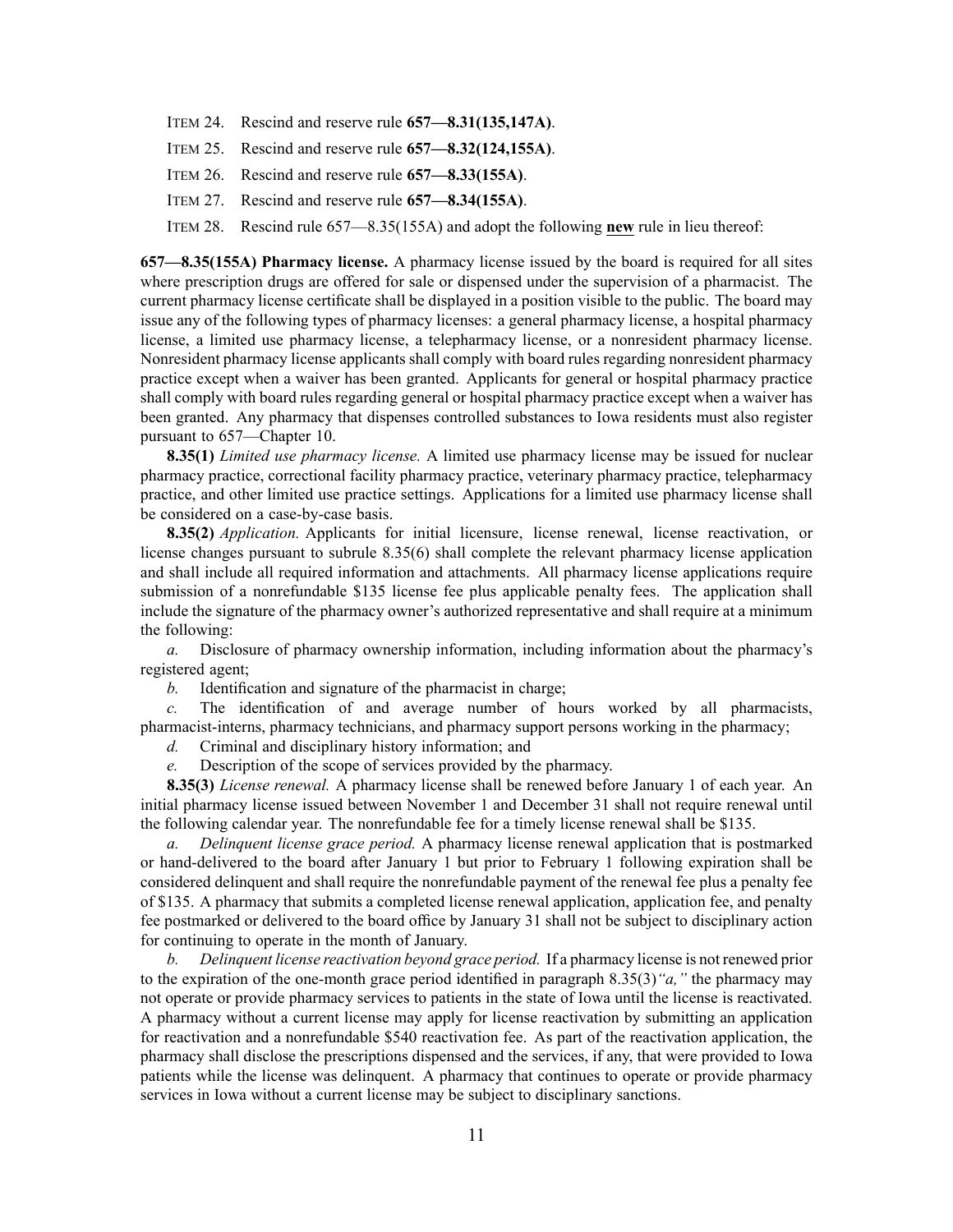**8.35(4)** *Inspection of new pharmacy location.* A new pharmacy location in Iowa shall require an on-site inspection by an authorized agen<sup>t</sup> of the board. Application for <sup>a</sup> pharmacy license and other required registrations shall be submitted to the board at least 14 days prior to the anticipated inspection. Any deficiencies identified during the inspection shall be corrected and verified by an authorized agen<sup>t</sup> of the board prior to the issuance of the pharmacy license. Prescription drugs, including controlled substances, may not be delivered to <sup>a</sup> new pharmacy location prior to the delivery of the pharmacy license and registration certificates.

**8.35(5)** *Failure to complete licensure.* An application for <sup>a</sup> pharmacy license, including any other required registration applications, will become null and void if the applicant fails to complete the licensure process within six months of acceptance by the board of the required applications. The licensure process shall be complete upon the pharmacy's opening for business at the licensed location following <sup>a</sup> satisfactory inspection by an agen<sup>t</sup> of the board pursuan<sup>t</sup> to this rule. When an applicant fails to timely complete the licensure process, fees submitted with applications will not be transferred or refunded. If the applicant intends to proceed with <sup>a</sup> pharmacy license, <sup>a</sup> new application and fee shall be required.

**8.35(6)** *Pharmacy license changes.* When <sup>a</sup> pharmacy changes its name, location, ownership, or pharmacist in charge, <sup>a</sup> completed pharmacy license application with <sup>a</sup> nonrefundable \$135 fee shall be submitted to the board. Upon receipt of the completed application and fee, the board shall issue an updated pharmacy license certificate unless the board identifies any ground for denial of the license. Any restrictions or disciplinary history associated with the previous pharmacy shall remain unchanged. A pharmacy wishing to disassociate itself from the previously licensed pharmacy restrictions or disciplinary history may petition the board for such disassociation. The burden is on the pharmacy to demonstrate that the current pharmacy is not associated with or responsible for the pharmacy as it previously existed. The old license certificate shall be returned to the board within ten days of receiving the updated license certificate.

*a. Name.* A change of the name under which the pharmacy is doing business shall require submission of <sup>a</sup> pharmacy license application and appropriate fee prior to the change of name.

*b. Location.* A change of pharmacy location shall require submission of <sup>a</sup> pharmacy license application and appropriate fee prior to the change of location. A pharmacy undergoing <sup>a</sup> change in location is required to notify patients of the change in accordance with paragraph [8.35\(6\)](https://www.legis.iowa.gov/docs/iac/rule/657.8.35.pdf)*"d."* A change of pharmacy location in Iowa may require an on-site inspection of the new location as provided in subrule [8.35\(4\)](https://www.legis.iowa.gov/docs/iac/rule/657.8.35.pdf).

*c. Ownership.* A change in ownership of <sup>a</sup> pharmacy shall require submission of <sup>a</sup> pharmacy license application and appropriate fee prior to the change in ownership. A pharmacy undergoing <sup>a</sup> change in ownership is required to notify the pharmacist in charge and patients of the change in accordance with subrule [8.35\(7\)](https://www.legis.iowa.gov/docs/iac/rule/657.8.35.pdf). If the pharmacy owner is <sup>a</sup> corporation, the sale or transfer of stock wherein the pharmacy continues to exist and the corporate owner continues to own the pharmacy does not constitute <sup>a</sup> change in ownership for the purpose of these rules. A change of ownership effectively consists of closing <sup>a</sup> pharmacy and opening <sup>a</sup> new pharmacy.

*d. Pharmacist in charge.* In addition to the requirements of this paragraph, <sup>a</sup> change of pharmacist in charge for <sup>a</sup> nonresident pharmacy shall require registration of the new permanen<sup>t</sup> pharmacist in charge if the pharmacist in charge is not currently registered by the board or licensed to practice pharmacy in Iowa.

(1) If <sup>a</sup> permanen<sup>t</sup> pharmacist in charge has been identified by the time of the vacancy, <sup>a</sup> pharmacy license application identifying the new pharmacist in charge, along with the appropriate fee, shall be submitted to the board within ten days of the change.

(2) If <sup>a</sup> permanen<sup>t</sup> pharmacist in charge has not been identified by the time of the vacancy, <sup>a</sup> temporary pharmacist in charge shall be identified. Written notification identifying the temporary pharmacist in charge shall be submitted to the board within ten days of the vacancy.

(3) If <sup>a</sup> permanen<sup>t</sup> pharmacist in charge was not identified within ten days of the vacancy, the pharmacy shall, within 90 days of the vacancy, identify <sup>a</sup> permanen<sup>t</sup> pharmacist in charge. A pharmacy license application identifying the permanen<sup>t</sup> pharmacist in charge, along with appropriate fee, shall be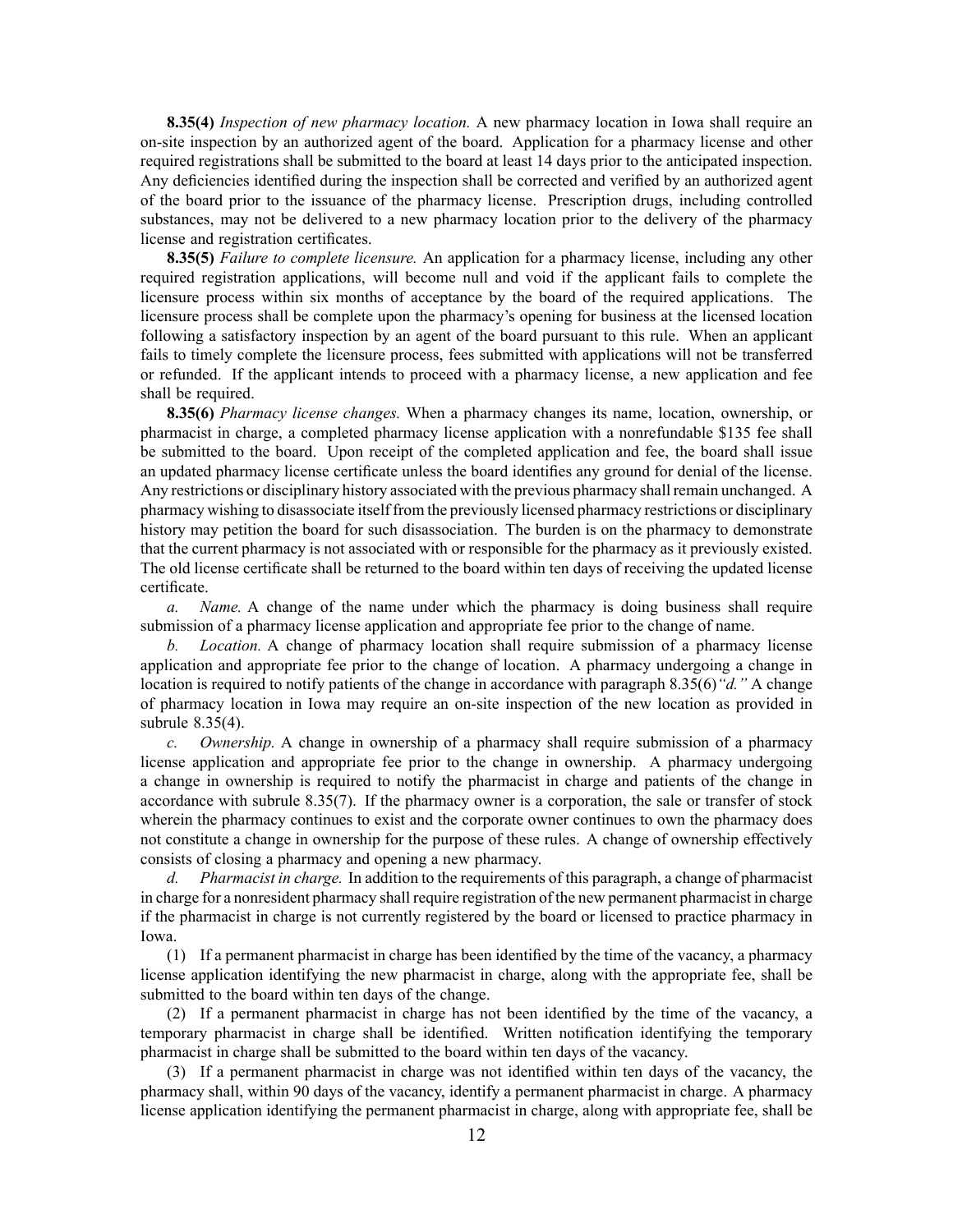submitted to the board within ten days of the appointment of <sup>a</sup> permanen<sup>t</sup> pharmacist in charge. The pharmacy license application and the pharmacist in charge registration application, if needed, including appropriate fees, shall be received by the board within 90 days of the original vacancy of the permanen<sup>t</sup> pharmacist in charge position.

**8.35(7)** *Closing or sale of <sup>a</sup> pharmacy.* A closing pharmacy shall ensure that all pharmacy records are transferred to another licensed pharmacy that agrees to act as custodian of the records for at least two years. A pharmacy shall not execute <sup>a</sup> sale or closing of <sup>a</sup> pharmacy unless there exists an adequate period of time prior to the pharmacy's closing for delivery of the notificationsto the pharmacist in charge, the board, the DEA, and pharmacy patients as required by this subrule. However, the provisions of this subrule regarding prior notifications to the board, the DEA, and patients shall not apply in the case of <sup>a</sup> board-approved emergency or unforeseeable closure, including but not limited to emergency board action, foreclosure, fire, or natural disaster.

*a. Pharmacist in charge notification.* At least 40 days prior to the effective date of the sale or closing of <sup>a</sup> pharmacy, the pharmacist in charge of the closing pharmacy shall be notified of the proposed sale or closing. Information regarding the pending sale or closure of the pharmacy may be kept confidential until public notifications, which are required 30 days prior to the pharmacy's closing. The pharmacist in charge of the closing pharmacy shall provide input and direction to the pharmacy owner regarding the responsibilities of the closing pharmacy, including the notifications, deadlines, and timelines established by this subrule. The pharmacist in charge of the purchasing or receiving pharmacy shall be notified of the pending transaction at least 30 days prior to the sale or closure of the pharmacy.

*b. Board and DEA notifications.* At least 30 days prior to the closing of <sup>a</sup> pharmacy, <sup>a</sup> written notice shall be sent to the board. Notification to the DEA shall be pursuan<sup>t</sup> to federal regulation. Notification to the board shall include:

(1) The anticipated date of closing or transfer of prescription drugs or records.

(2) The name, address, DEA registration number, Iowa pharmacy license number, and Iowa controlled substances Act (CSA) registration number of the closing pharmacy and of the pharmacy to which prescription drugs will be transferred.

(3) The name, address, DEA registration number, Iowa pharmacy license number, and CSA registration number of the location at which records will be maintained.

*Terms of sale or purchase.* If the closing is due to the sale of the pharmacy, a copy of the sale or purchase agreement, not including information regarding the monetary terms of the transaction, shall be submitted to the board upon the reques<sup>t</sup> of the board. The agreemen<sup>t</sup> shall include <sup>a</sup> written assurance from the closing pharmacy to the purchasing pharmacy that the closing pharmacy has given or will be giving notice to its patients as required by this subrule.

*d. Patient notification.* At least 30 days prior to closing, <sup>a</sup> closing pharmacy shall make <sup>a</sup> reasonable effort to notify all patients who had <sup>a</sup> prescription filled by the closing pharmacy within the last 18 months that the pharmacy intends to close, including the anticipated closing date.

(1) Written notification shall identify the pharmacy that will be receiving the patient's records. The notification shall advise patients that all patient records will be transferred to the identified pharmacy and that patients may contact the closing pharmacy to reques<sup>t</sup> the transfer of remaining refills to <sup>a</sup> pharmacy of the patient's choice. The notification shall also advise patients that after the date of closing, patients may contact the pharmacy to which the records have been transferred.

(2) Written notification shall be delivered to each patient at the patient's last address on file with the closing pharmacy by direct mail or personal delivery. A pharmacy shall not be required to provide written notice to more than one patient within the same household.

(3) Public notice shall be provided in <sup>a</sup> location and manner clearly visible to patients in the pharmacy pickup locations including drive-through prescription pickup lanes, on pharmacy or retail store entry and exit doors, and at pharmacy prescription counters.

*e. Patient communication by receiving pharmacy.* A pharmacy receiving the patient records of another pharmacy shall not contact the patients of the closing pharmacy until after the transfer of those patient records from the closing pharmacy to the receiving pharmacy and after the closure of the closing pharmacy.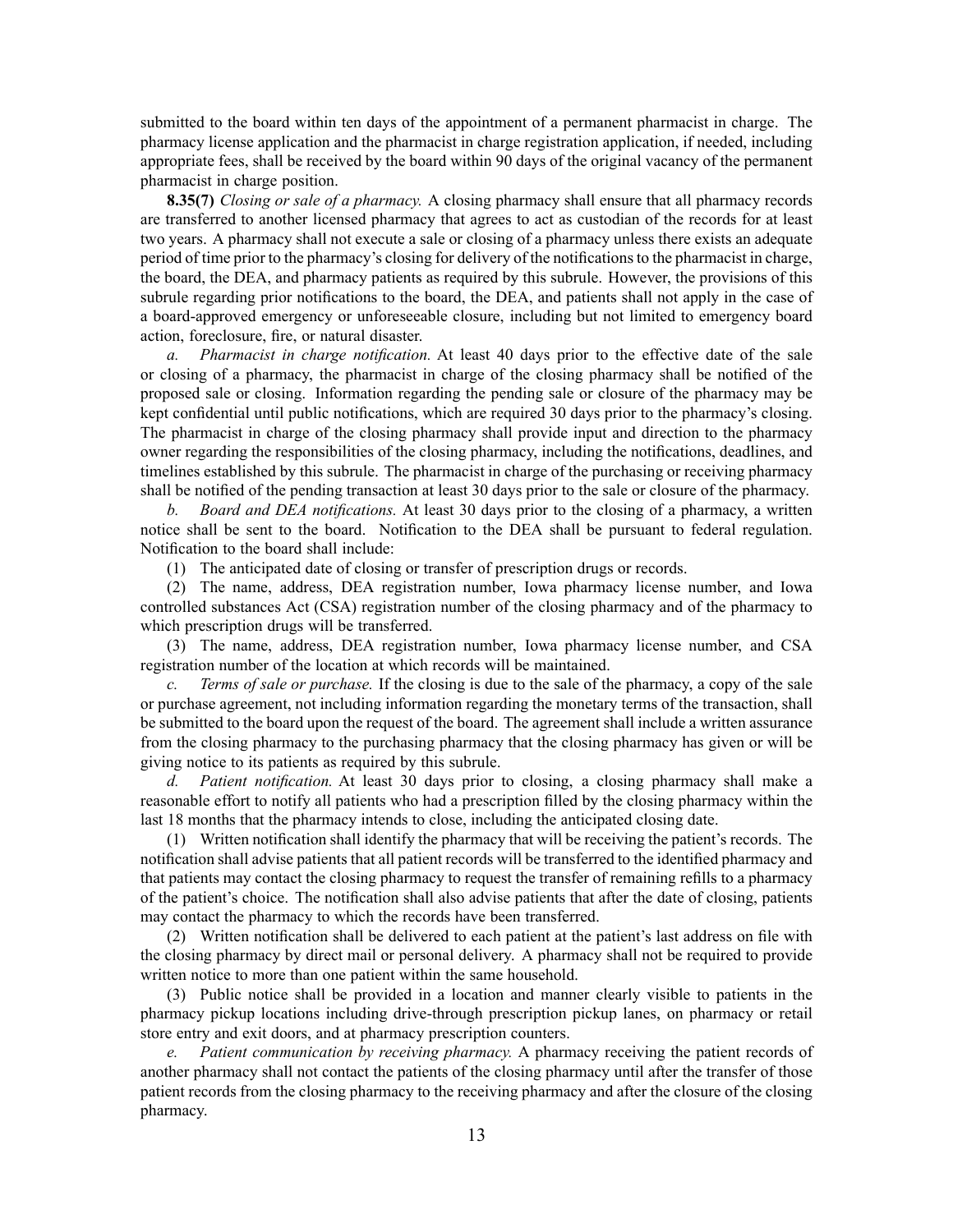*f. Prescription drug inventory.* A complete inventory of all prescription drugs being transferred shall be taken as of the close of business. The inventory shall serve as the ending inventory for the closing pharmacy as well as <sup>a</sup> record of additional or starting inventory for the pharmacy to which the drugs are transferred. A copy of the inventory shall be maintained in the records of the purchasing pharmacy for at least two years.

(1) DEA Form 222 is required for transfer of Schedule II controlled substances.

(2) The inventory of controlled substances shall be completed pursuan<sup>t</sup> to the requirements in rule [657—10.19](https://www.legis.iowa.gov/docs/iac/rule/657.10.19.pdf)(124).

(3) The inventory of all noncontrolled prescription drugs shall include the name, strength, dosage form, and quantity, which may be estimated.

(4) Controlled substances and prescription drugs requiring destruction or other disposal shall be transferred in the same manner as all other drugs. The new owner is responsible for the disposal of these drugs.

*g. Return of certificates and forms.* The pharmacy license certificate and CSA registration certificate of the closing or selling pharmacy shall be returned to the board within ten days of closing or sale. The pharmacy shall be responsible for complying with federal DEA regulations for the cancellation and return of DEA forms and certificates.

*h. Signs at closed pharmacy location.* A location that no longer houses <sup>a</sup> licensed pharmacy shall not display any sign, placard, or other notification, visible to the public, which identifies the location as <sup>a</sup> pharmacy. A sign or other public notification that cannot feasibly be removed shall be covered so as to conceal the identification as <sup>a</sup> pharmacy. Nothing in this paragraph shall prohibit the display of <sup>a</sup> public notice to patients, as required in paragraph [8.35\(7\)](https://www.legis.iowa.gov/docs/iac/rule/657.8.35.pdf)*"d,"* for <sup>a</sup> reasonable period not to exceed six months following the pharmacy closing.

**8.35(8)** *Reporting discipline and criminal convictions.* A pharmacy shall, no later than 30 days after the final action, provide written notice to the board of any discipline imposed by any licensing authority on any license or registration held by the pharmacy. Discipline may include, but is not limited to, fine or civil penalty, citation or reprimand, probationary period, suspension, revocation, or voluntary surrender. A pharmacy shall, no later than 30 days after <sup>a</sup> conviction, provide written notice to the board of any criminal conviction of the pharmacy or of any pharmacy owner when that conviction is related to prescription drugs or to the operation of the pharmacy. The term criminal conviction includes instances when the judgment of conviction or sentence is deferred.

ITEM 29. Rescind and reserve rule **657—8.40(155A,84GA,ch63)**.

ITEM 30. Amend **657—Chapter 8**, implementation sentence, as follows:

These rules are intended to implement Iowa Code sections [124.101](https://www.legis.iowa.gov/docs/ico/section/124.101.pdf), [124.301](https://www.legis.iowa.gov/docs/ico/section/124.301.pdf), [124.306](https://www.legis.iowa.gov/docs/ico/section/124.306.pdf), [124.308](https://www.legis.iowa.gov/docs/ico/section/124.308.pdf), [126.10](https://www.legis.iowa.gov/docs/ico/section/126.10.pdf), [126.11](https://www.legis.iowa.gov/docs/ico/section/126.11.pdf), [126.16](https://www.legis.iowa.gov/docs/ico/section/126.16.pdf), [135C.33](https://www.legis.iowa.gov/docs/ico/section/135C.33.pdf), [147.7](https://www.legis.iowa.gov/docs/ico/section/147.7.pdf), [147.55](https://www.legis.iowa.gov/docs/ico/section/147.55.pdf), [147.72](https://www.legis.iowa.gov/docs/ico/section/147.72.pdf), [147.74](https://www.legis.iowa.gov/docs/ico/section/147.74.pdf), [147.76](https://www.legis.iowa.gov/docs/ico/section/147.76.pdf), 155A.2 [through](https://www.legis.iowa.gov/docs/ico/section/155A.2-4.pdf) 155A.4, [155A.6](https://www.legis.iowa.gov/docs/ico/section/155A.6.pdf), [155A.10](https://www.legis.iowa.gov/docs/ico/section/155A.10.pdf), 155A.12 through [155A.15](https://www.legis.iowa.gov/docs/ico/section/155A.12-15.pdf), [155A.19](https://www.legis.iowa.gov/docs/ico/section/155A.19.pdf), [155A.20](https://www.legis.iowa.gov/docs/ico/section/155A.20.pdf), 155A.27 through [155A.29](https://www.legis.iowa.gov/docs/ico/section/155A.27-29.pdf), [155A.32](https://www.legis.iowa.gov/docs/ico/section/155A.32.pdf), and [155A.33](https://www.legis.iowa.gov/docs/ico/section/155A.33.pdf) 155A.31 through [155A.35](https://www.legis.iowa.gov/docs/ico/section/2017/155A.31-35.pdf), and 2013 Iowa Acts, Senate File 353 [155A.41](https://www.legis.iowa.gov/docs/ico/section/2017/155A.41.pdf).

ITEM 31. Amend subrule 13.17(3) as follows:

**13.17(3)** *Location change.* A telepharmacy site that intends to move to and to provide telepharmacy services from <sup>a</sup> new location that is outside the community wherein the telepharmacy site has been located shall comply with the requirements of subrule [13.17\(2\)](https://www.legis.iowa.gov/docs/iac/rule/657.13.17.pdf) for closing <sup>a</sup> pharmacy and shall submit applications and supporting information as provided in rule [657—13.16](https://www.legis.iowa.gov/docs/iac/rule/657.13.16.pdf)(124,155A). A managing pharmacy that intends to move to <sup>a</sup> new location shall comply with the requirements of 657—subrules [8.35\(5\)](https://www.legis.iowa.gov/docs/iac/rule/657.8.35.pdf) [8.35\(4\)](https://www.legis.iowa.gov/docs/iac/rule/657.8.35.pdf), [8.35\(6\)](https://www.legis.iowa.gov/docs/iac/rule/657.8.35.pdf), and [8.35\(7\)](https://www.legis.iowa.gov/docs/iac/rule/657.8.35.pdf), as appropriate.

ITEM 32. Amend rule **657—18.2(155A)**, definition of "Medication therapy management," as follows:

*"Medication therapy management"* means the review of drug therapy regimens of <sup>a</sup> patient by <sup>a</sup> pharmacist for the purpose of evaluating and rendering advice to <sup>a</sup> practitioner, or for the purpose of evaluating and modifying the drug regimen in accordance with <sup>a</sup> collaborative drug therapy managemen<sup>t</sup> protocol pursuan<sup>t</sup> to rule [657—8.34](https://www.legis.iowa.gov/docs/iac/rule/657.8.34.pdf)(155A) [657—39.13](https://www.legis.iowa.gov/docs/iac/rule/657.39.13.pdf)(155A).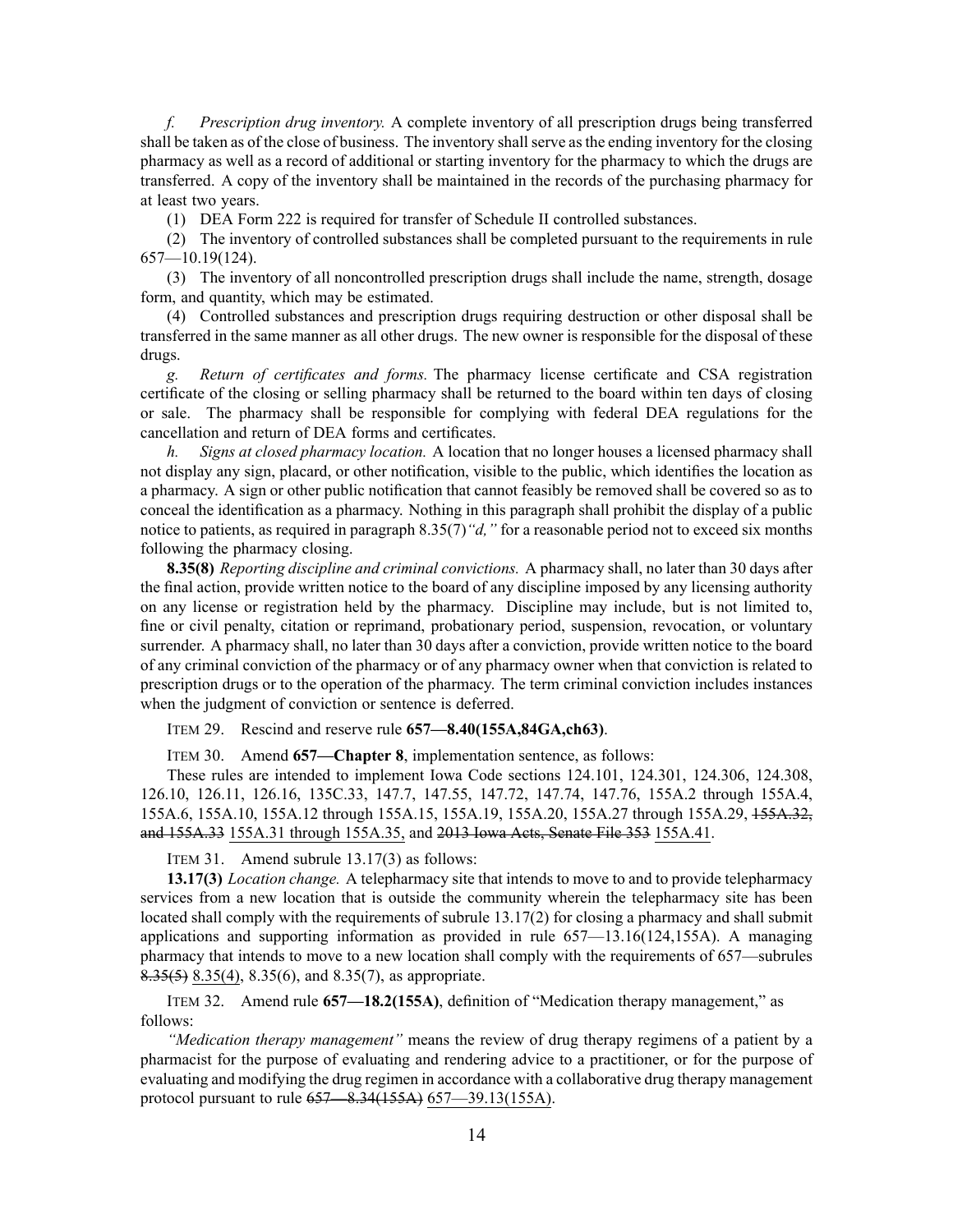ITEM 33. Amend subrule 19.2(1), introductory paragraph, as follows:

**19.2(1)** *Inspection requirements.* In lieu of the inspection requirement identified in 657—subrule [8.35\(5\)](https://www.legis.iowa.gov/docs/iac/rule/657.8.35.pdf) [8.35\(4\)](https://www.legis.iowa.gov/docs/iac/rule/657.8.35.pdf), <sup>a</sup> nonresident pharmacy submitting any application for licensure, excep<sup>t</sup> when related to <sup>a</sup> change in location, shall submit with its application and fee an inspection repor<sup>t</sup> that satisfies the following requirements:

ITEM 34. Amend paragraph **19.2(4)"c"** as follows:

*c. Pharmacist in charge.* A change in the pharmacist in charge shall require submission of <sup>a</sup> pharmacy license application and fee within ten days of the identification of <sup>a</sup> permanen<sup>t</sup> pharmacist in charge pursuan<sup>t</sup> to [657—subrule](https://www.legis.iowa.gov/docs/iac/rule/657.8.35.pdf) 8.35(6). If <sup>a</sup> temporary pharmacist in charge is identified, written notification shall be provided to the board pursuan<sup>t</sup> to 657—paragraph [8.35\(6\)](https://www.legis.iowa.gov/docs/iac/rule/657.8.35.pdf)*"c."* [8.35\(6\)](https://www.legis.iowa.gov/docs/iac/rule/657.8.35.pdf)*"d."* The temporary pharmacist in charge shall not be required to be registered pursuant to rule [657—19.3](https://www.legis.iowa.gov/docs/iac/rule/657.19.3.pdf)(155A).

ITEM 35. Amend paragraph **19.4(1)"c"** as follows:

*c.* A "limited use pharmacy" as described in 657—subrule [8.35\(2\)](https://www.legis.iowa.gov/docs/iac/rule/657.8.35.pdf) [8.35\(1\)](https://www.legis.iowa.gov/docs/iac/rule/657.8.35.pdf) shall comply with all requirements of the limited use pharmacy practice.

ITEM 36. Adopt the following **new** 657—Chapter 39:

# CHAPTER 39 EXPANDED PRACTICE STANDARDS

**657—39.1(155A) Purpose and scope.** The purpose of this chapter is to establish the minimum standards for the programs and activities identified in this chapter. These rules shall apply to all licensed pharmacists, other registered pharmacy personnel, and all pharmacies, including owners, engaged in the state of Iowa in the programs and activities identified in this chapter. These rules are in addition to rules of the board relating to the practice of pharmacy unless otherwise indicated by rule.

#### **657—39.2** and **39.3** Reserved.

**657—39.4(155A) Pharmaceutical care.** Pharmaceutical care is <sup>a</sup> comprehensive, patient-centered, outcomes-oriented pharmacy practice in which the pharmacist accepts responsibility for assisting the prescriber and the patient in optimizing the patient's drug therapy plan and works to promote health, to preven<sup>t</sup> disease, and to optimize drug therapy. Pharmaceutical care does not include the prescribing of drugs without the consent of the prescriber.

**39.4(1)** *Drug therapy problems.* In providing pharmaceutical care, the pharmacist shall strive to identify, resolve, and preven<sup>t</sup> drug therapy problems.

**39.4(2)** *Drug therapy plan.* In providing pharmaceutical care, the pharmacist shall access and evaluate patient-specific information, identify drug therapy problems, and utilize that information in <sup>a</sup> documented plan of therapy that assists the patient or the patient's caregiver in achieving optimal drug therapy. In concert with the patient, the patient's prescribing practitioner, and the patient's other health care providers, the pharmacist shall assess, monitor, and sugges<sup>t</sup> modifications of the drug therapy plan as appropriate.

**657—39.5** and **39.6** Reserved.

**657—39.7(135,147A) Opioid antagonist dispensing by pharmacist—standing order.** An authorized pharmacist may dispense an opioid antagonist pursuan<sup>t</sup> to <sup>a</sup> standing order established by the department, which standing order can be found via the board's website, or pursuan<sup>t</sup> to <sup>a</sup> standing order authorized by an individual licensed health care professional in compliance with the requirements of this rule. An authorized pharmacist may only delegate the dispensing of an opioid antagonist to an authorized pharmacist-intern under the direct supervision of an authorized pharmacist. Nothing in this rule prohibits <sup>a</sup> prescriber or facility from establishing and implementing standing orders or protocols under the authority granted to the prescriber or facility.

**39.7(1)** *Definitions.* For the purposes of this rule, the following definitions shall apply: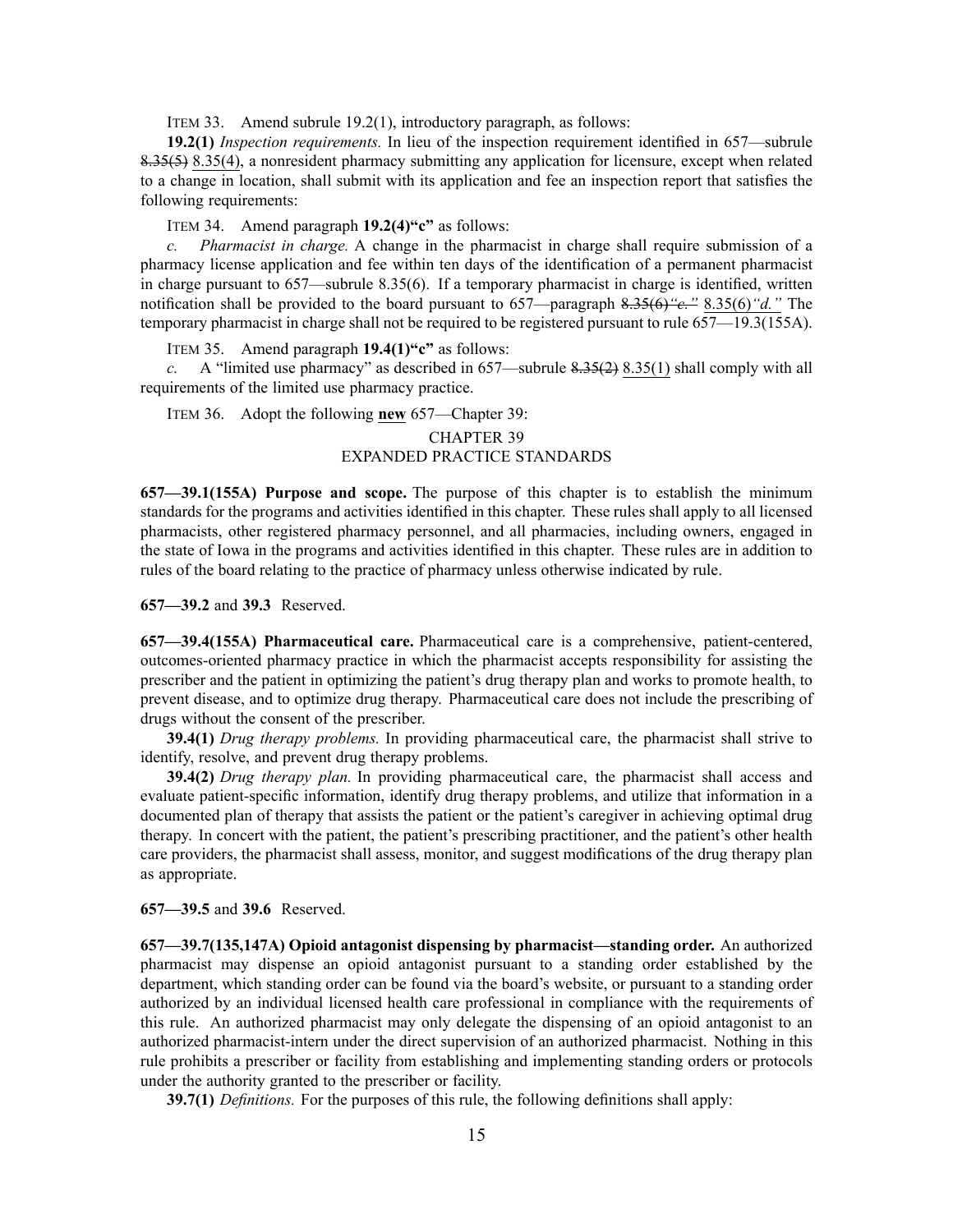*"Authorized pharmacist"* means an Iowa-licensed pharmacist who has completed the training requirements of this rule. "Authorized pharmacist" also includes an Iowa-registered pharmacist-intern who has completed the training requirements of this rule and is working under the direct supervision of an authorized Iowa-licensed pharmacist.

*"Department"* means the Iowa department of public health.

*"First responder"* means an emergency medical care provider, <sup>a</sup> registered nurse staffing an authorized service program under Iowa Code section [147A.12](https://www.legis.iowa.gov/docs/ico/section/2017/147A.12.pdf), <sup>a</sup> physician assistant staffing an authorized service program under Iowa Code section [147A.13](https://www.legis.iowa.gov/docs/ico/section/2017/147A.13.pdf), <sup>a</sup> firefighter, or <sup>a</sup> peace officer as defined in Iowa Code section [801.4](https://www.legis.iowa.gov/docs/ico/section/2017/801.4.pdf) who is trained and authorized to administer an opioid antagonist.

*"Licensed health care professional"* means <sup>a</sup> person licensed under Iowa Code chapter [148](https://www.legis.iowa.gov/docs/ico/chapter/2017/148.pdf) to practice medicine and surgery or osteopathic medicine and surgery, an advanced registered nurse practitioner licensed under Iowa Code chapter [152](https://www.legis.iowa.gov/docs/ico/chapter/2017/152.pdf) or [152E](https://www.legis.iowa.gov/docs/ico/chapter/2017/152E.pdf) and registered with the board of nursing, or <sup>a</sup> physician assistant licensed to practice under the supervision of <sup>a</sup> physician as authorized in Iowa Code chapters [147](https://www.legis.iowa.gov/docs/ico/chapter/2017/147.pdf) and [148C](https://www.legis.iowa.gov/docs/ico/chapter/2017/148C.pdf).

*"Opioid antagonist"* means the same as defined in Iowa Code section [147A.1](https://www.legis.iowa.gov/docs/ico/section/2017/147A.1.pdf).

*"Opioid-related overdose"* means the same as defined in Iowa Code section [147A.1](https://www.legis.iowa.gov/docs/ico/section/2017/147A.1.pdf).

*"Person in <sup>a</sup> position to assist"* means <sup>a</sup> family member, friend, caregiver, health care provider, employee of <sup>a</sup> substance abuse treatment facility, or other person who may be in <sup>a</sup> position to render aid to <sup>a</sup> person at risk of experiencing an opioid-related overdose.

*"Recipient"* means an individual at risk of an opioid-related overdose or <sup>a</sup> person in <sup>a</sup> position to assist an individual at risk of an opioid-related overdose.

*"Standing order"* means <sup>a</sup> preauthorized medication order with specific instructions from the licensed health care professional to dispense <sup>a</sup> medication under clearly defined circumstances.

**39.7(2)** *Authorized pharmacist training.* An authorized pharmacist shall document successful completion of an ACPE-approved continuing education program of at least one-hour duration related to opioid antagonist utilization prior to dispensing opioid antagonists pursuan<sup>t</sup> to <sup>a</sup> standing order.

**39.7(3)** *Additional supply.* Notwithstanding <sup>a</sup> standing order to the contrary, an authorized pharmacist shall only dispense an opioid antagonist after completing an eligibility assessment and providing training and education to the recipient.

**39.7(4)** *Assessment.* An authorized pharmacist shall assess an individual for eligibility to receive an opioid antagonist pursuan<sup>t</sup> to <sup>a</sup> standing order. In addition to the criteria identified in <sup>a</sup> standing order, an authorized pharmacist shall also take into consideration the following criteria to determine the eligibility of the recipient to receive and possess an opioid antagonist:

*a.* The person at risk of an opioid-related overdose for which the opioid antagonist is intended to be administered has no known sensitivity or allergy to naloxone, unless the person at risk is not known to the recipient, including but not limited to <sup>a</sup> first responder or member of law enforcement.

*b.* The recipient is oriented to person, place, and time and able to understand and learn the essential components of opioid-related overdose, appropriate response, and opioid antagonist administration.

**39.7(5)** *Recipient training and education.* Upon assessment and determination that an individual is eligible to receive and possess an opioid antagonist pursuan<sup>t</sup> to <sup>a</sup> standing order, an authorized pharmacist shall, prior to dispensing an opioid antagonist pursuan<sup>t</sup> to <sup>a</sup> standing order, provide training and education to the recipient including, but not limited to, the information identified in this subrule. An authorized pharmacistshall require the recipient to attest that, if the product will be accessible to any other individual for administration, the recipient will make available to such individual all received training and education materials. An authorized pharmacist may provide to the recipient written materials that include, but may not be limited to, the information identified in this subrule, but the written materials shall not be in lieu of direct pharmacist consultation with the recipient.

*a.* The signs and symptoms of opioid-related overdose as described in the standing order.

*b.* The importance of calling 911 as soon as possible and the potential need for rescue breathing.

*c.* The appropriate use and directions for administration of the opioid antagonist to be dispensed pursuan<sup>t</sup> to the standing order.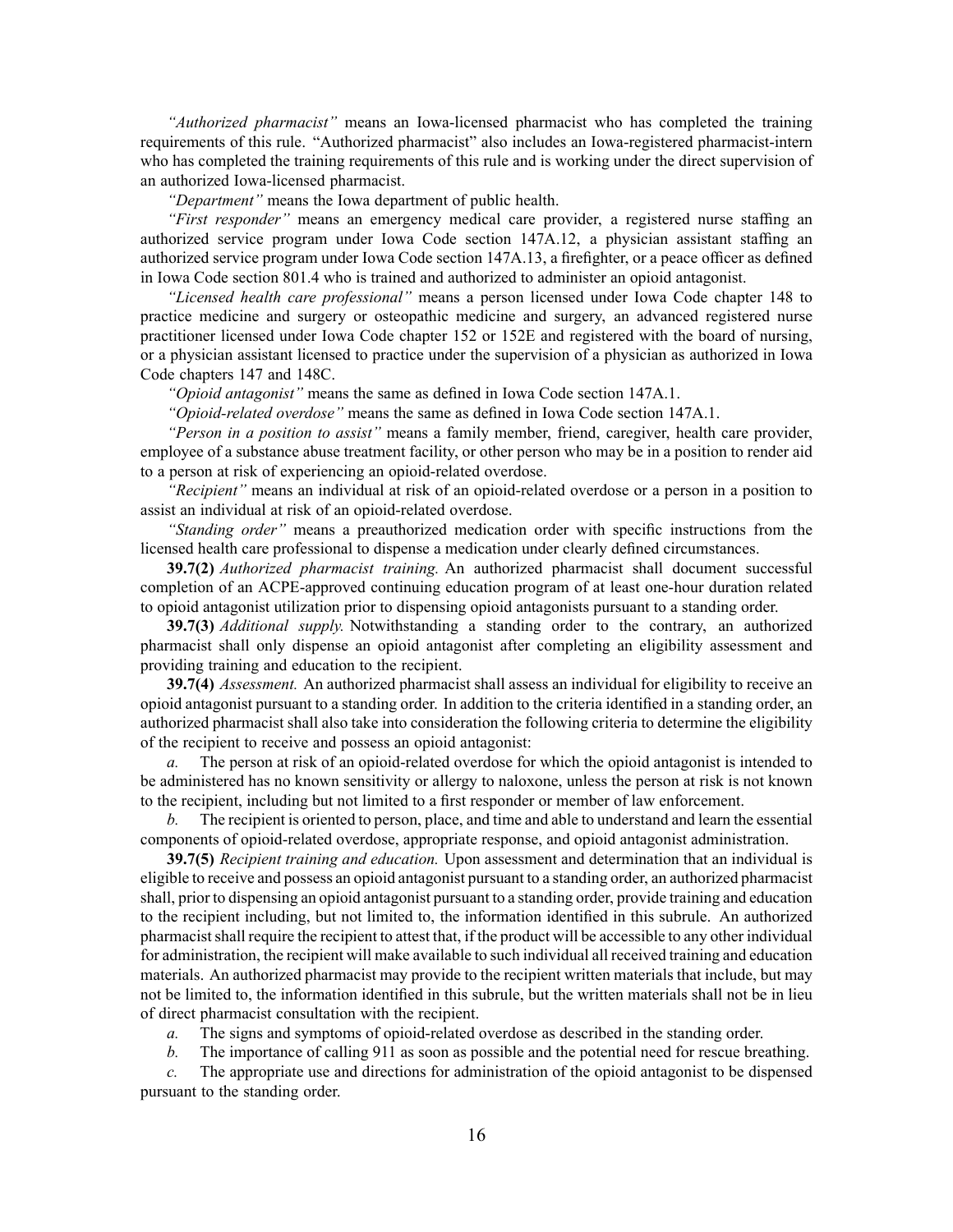*d.* Adverse reactions of the opioid antagonist as well as reactions resulting from opioid withdrawal following administration.

*e.* The proper storage conditions, including temperature excursions, of the opioid antagonist being dispensed.

*f.* The expiration date of the opioid antagonist being dispensed and the appropriate disposal of the opioid antagonist upon expiration.

*g.* The prohibition of the recipient from further distributing the opioid antagonist to another individual, unless that individual has received appropriate training and education.

*h.* Information about substance abuse or behavioral health treatment programs.

**39.7(6)** *Labeling.* Upon the determination that <sup>a</sup> recipient is eligible to receive and possess an opioid antagonist, an authorized pharmacist shall label the product pursuan<sup>t</sup> to rule [657—6.10](https://www.legis.iowa.gov/docs/iac/rule/657.6.10.pdf)(126,155A) and [657—subrule](https://www.legis.iowa.gov/docs/iac/rule/657.8.19.pdf) 8.19(8). An authorized pharmacist shall ensure that the labeling does not render the expiration date of the product illegible. The medication shall be dispensed in the name of the eligible recipient.

**39.7(7)** *Reporting.* A copy of the assessment form shall be submitted to the department as provided on the assessment form within seven days of the dispensing of the opioid antagonist or within seven days of <sup>a</sup> denial of eligibility.

**39.7(8)** *Records.* An authorized pharmacist shall create and maintain an original record of each individual assessment on forms provided by the board, regardless of the eligibility determination following assessment, and dispensing of opioid antagonists pursuan<sup>t</sup> to <sup>a</sup> standing order. These records shall be available for inspection and copying by the board or its authorized agen<sup>t</sup> for at least two years.

**657—39.8** and **39.9** Reserved.

**657—39.10(155A) Vaccine administration by pharmacists.** An authorized pharmacist may administer vaccines pursuan<sup>t</sup> to protocols established by the CDC in compliance with the requirements of this rule. An authorized pharmacist may only delegate the administration of <sup>a</sup> vaccine to an authorized pharmacist-intern under the direct supervision of the authorized pharmacist.

**39.10(1)** *Definitions.* For the purposes of this rule, the following definitions shall apply:

*"ACIP"* means the CDC Advisory Committee on Immunization Practices.

*"ACPE"* means the Accreditation Council for Pharmacy Education.

*"Authorized pharmacist"* means an Iowa-licensed pharmacist who has met the requirements identified in subrule [39.10\(2\)](https://www.legis.iowa.gov/docs/iac/rule/657.39.10.pdf).

*"Authorized pharmacist-intern"* means an Iowa-registered pharmacist-intern who has met the requirements for an authorized pharmacist identified in paragraphs [39.10\(2\)](https://www.legis.iowa.gov/docs/iac/rule/657.39.10.pdf)*"a"* and *"c."*

*"CDC"* means the United States Centers for Disease Control and Prevention.

*"Immunization"* shall have the same meaning as, and shall be interchangeable with, the term "vaccine."

*"Protocol"* means <sup>a</sup> standing order for <sup>a</sup> vaccine to be administered by an authorized pharmacist.

*"Vaccine"* means <sup>a</sup> specially prepared antigen administered to <sup>a</sup> person for the purpose of providing immunity.

**39.10(2)** *Authorized pharmacist training and continuing education.* An authorized pharmacist shall document successful completion of the requirements in paragraph [39.10\(2\)](https://www.legis.iowa.gov/docs/iac/rule/657.39.10.pdf)*"a"* and shall maintain competency by completing and maintaining documentation of the continuing education requirements in paragraph [39.10\(2\)](https://www.legis.iowa.gov/docs/iac/rule/657.39.10.pdf)*"b."*

*a. Initial qualification.* An authorized pharmacist shall have successfully completed an organized course of study in <sup>a</sup> college or school of pharmacy or an ACPE-accredited continuing education program on vaccine administration that:

(1) Requires documentation by the pharmacist of current certification in the American Heart Association or the Red Cross Basic Cardiac Life Support Protocol for health care providers.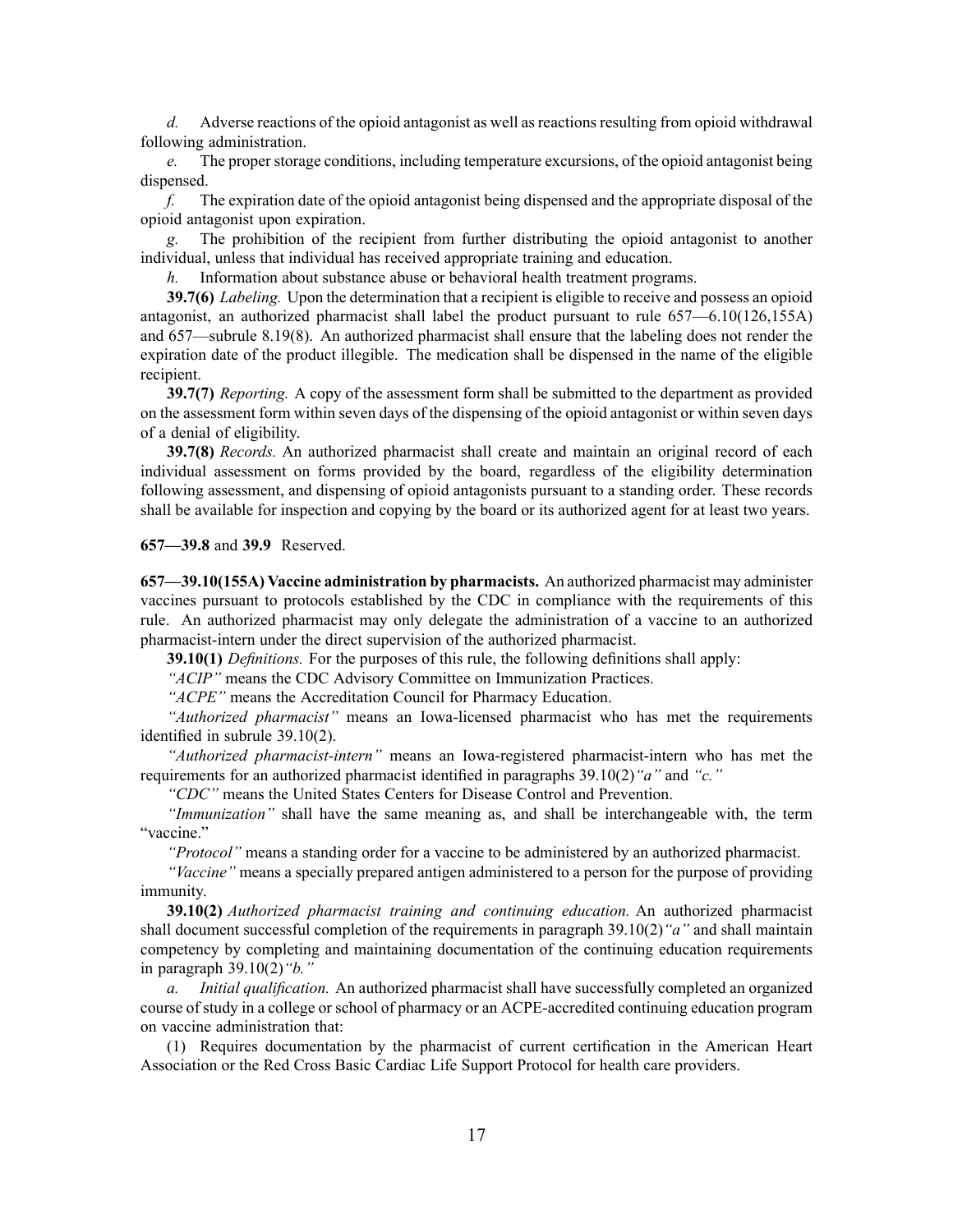(2) Is an evidence-based course that includes study material and hands-on training and techniques for administering vaccines, requires testing with <sup>a</sup> passing score, complies with current CDC guidelines, and provides instruction and experiential training in the following content areas:

- 1. Standards for immunization practices;
- 2. Basic immunology and vaccine protection;
- 3. Vaccine-preventable diseases;
- 4. Recommended immunization schedules;
- 5. Vaccine storage and management;
- 6. Informed consent;
- 7. Physiology and techniques for vaccine administration;

8. Pre- and post-vaccine assessment, counseling, and identification of contraindications to the vaccine;

9. Immunization record management; and

10. Management of adverse events, including identification, appropriate response, documentation, and reporting.

*b. Continuing education.* During any pharmacist license renewal period, an authorized pharmacist who engages in the administration of vaccines shall complete and document at least one hour of continuing education related to vaccines.

*c. Certification maintained.* During any period within which the pharmacist may engage in the administration of vaccines, the pharmacist shall maintain current certification in the American Heart Association or the Red Cross Basic Cardiac Life Support Protocol for health care providers.

**39.10(3)** *Protocolrequirements.* A pharmacist may administer vaccines pursuan<sup>t</sup> to <sup>a</sup> protocol based on CDC recommendations. A protocol shall be unique to <sup>a</sup> pharmacy. The pharmacy shall comply with the parameters of the protocol. The prescriber who signs <sup>a</sup> protocol shall identify within the protocol, by name or category, those pharmacists or other qualified health professionals that the prescriber is authorizing to administer vaccines pursuan<sup>t</sup> to the protocol. A protocol:

*a.* Shall be signed by an Iowa-licensed prescriber practicing in Iowa.

*b.* Shall expire no later than one year from the effective date of the signed protocol.

*c.* Shall be effective for patients who wish to receive <sup>a</sup> vaccine administered by an authorized pharmacist, who meet the CDC recommended criteria, and who have no contraindications as published by the CDC.

*d.* Shall require the authorized pharmacist to notify the prescriber who signed the protocol within 24 hours of <sup>a</sup> serious complication, and the pharmacist shall submit <sup>a</sup> Vaccine Advisory Event Reporting System (VAERS) report.

*e.* Shall specifically indicate whether the authorizing prescriber agrees that the administration of vaccines may be delegated by the authorized pharmacist to an authorized pharmacist-intern under the direct supervision of the authorized pharmacist.

**39.10(4)** *Influenza and other emergency vaccines.* An authorized pharmacist shall only administer via protocol, to patients six years of age and older, influenza vaccines and other emergency vaccines in response to <sup>a</sup> public health emergency.

**39.10(5)** *Other adult vaccines.* An authorized pharmacist shall only administer via protocol, to patients 18 years of age and older, the following vaccines:

*a.* A vaccine on the ACIP-approved adult vaccination schedule.

*b.* A vaccine recommended by the CDC for international travel.

**39.10(6)** *Vaccines administered via prescription.* An authorized pharmacist may administer any vaccine pursuan<sup>t</sup> to <sup>a</sup> prescription or medication order for an individual patient. In case of <sup>a</sup> serious complication, the authorized pharmacist shall notify the prescriber who authorized the prescription within 24 hours and shall submit <sup>a</sup> VAERS report.

**39.10(7)** *Verification and reporting.* The requirements of this subrule do not apply to influenza and other emergency vaccines administered via protocol pursuan<sup>t</sup> to subrule [39.10\(4\)](https://www.legis.iowa.gov/docs/iac/rule/657.39.10.pdf). An authorized pharmacist shall: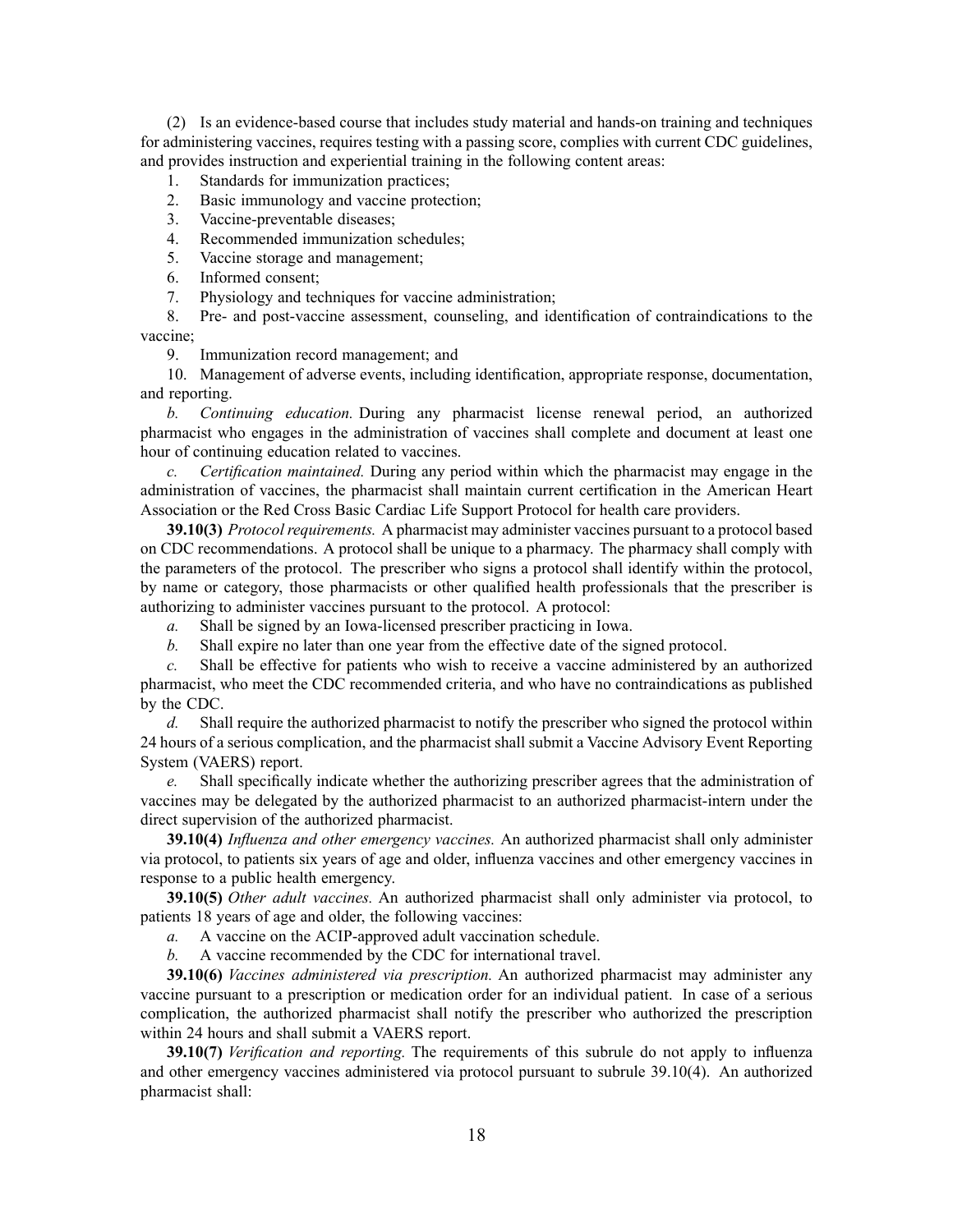*a.* Prior to administering <sup>a</sup> vaccine identified in subrule [39.10\(5\)](https://www.legis.iowa.gov/docs/iac/rule/657.39.10.pdf) or [39.10\(6\)](https://www.legis.iowa.gov/docs/iac/rule/657.39.10.pdf), consult the statewide immunization registry or health information network.

*b.* Within 30 days following administration of <sup>a</sup> vaccine identified in subrule [39.10\(5\)](https://www.legis.iowa.gov/docs/iac/rule/657.39.10.pdf) or [39.10\(6\)](https://www.legis.iowa.gov/docs/iac/rule/657.39.10.pdf), repor<sup>t</sup> the vaccine administration to the statewide immunization registry or health information network and to the patient's primary health care provider, if known.

**657—39.11** and **39.12** Reserved.

**657—39.13(155A) Collaborative drug therapy management.** An authorized pharmacist may only perform collaborative drug therapy managemen<sup>t</sup> pursuan<sup>t</sup> to protocol with an authorized provider pursuan<sup>t</sup> to the requirements of this rule. The authorized provider retains the ultimate responsibility for the care of the patient. The pharmacist is responsible for all aspects of drug therapy managemen<sup>t</sup> performed by the pharmacist.

**39.13(1)** *Definitions.* For the purpose of this rule, the following definitions shall apply:

*"Authorized pharmacist"* means an Iowa-licensed pharmacist whose license is in good standing and who meets the drug therapy managemen<sup>t</sup> criteria defined in this subrule.

*"Authorized provider"* means an Iowa-licensed prescribing practitioner who is authorized by the practitioner's professional licensing authority to participate in <sup>a</sup> collaborative practice agreemen<sup>t</sup> with an authorized pharmacist pursuan<sup>t</sup> to these rules and the rules of the practitioner's professional licensing authority. An authorized provider who executes <sup>a</sup> written protocol with an authorized pharmacist shall supervise the pharmacist's activities involved in the overall managemen<sup>t</sup> of patients receiving medications or disease managemen<sup>t</sup> services under the protocol. The authorized provider may delegate only drug therapies that are in areas common to the authorized provider's practice.

*"Board"* means the board of pharmacy.

*"Collaborative drug therapy management"* means participation by an authorized pharmacist and an authorized provider in the managemen<sup>t</sup> of drug therapy pursuan<sup>t</sup> to <sup>a</sup> written community practice protocol or <sup>a</sup> written hospital practice protocol.

*"Collaborative practice"* means that an authorized provider may delegate aspects of drug therapy managemen<sup>t</sup> for the authorized provider's patients to an authorized pharmacist through <sup>a</sup> community practice protocol. "Collaborative practice" also means that <sup>a</sup> P&T committee may authorize hospital pharmacists to perform drug therapy managemen<sup>t</sup> for inpatients and hospital clinic patients through <sup>a</sup> hospital practice protocol.

*"Community practice protocol"* means <sup>a</sup> written, executed agreemen<sup>t</sup> entered into voluntarily between an authorized pharmacist and an authorized provider establishing drug therapy managemen<sup>t</sup> for one or more of the pharmacist's and authorized provider's patients residing in <sup>a</sup> community setting. A community practice protocol shall comply with the requirements of subrule [39.13\(2\)](https://www.legis.iowa.gov/docs/iac/rule/657.39.13.pdf).

*"Community setting"* means <sup>a</sup> location outside <sup>a</sup> hospital inpatient, acute care setting or <sup>a</sup> hospital clinic setting. A community setting may include, but is not limited to, <sup>a</sup> home, group home, assisted living facility, correctional facility, hospice, or long-term care facility.

*"Drug therapy managemen<sup>t</sup> criteria"* means one or more of the following:

1. Graduation from <sup>a</sup> recognized school or college of pharmacy with <sup>a</sup> doctor of pharmacy (Pharm.D.) degree;

2. Certification by the Board of Pharmaceutical Specialties (BPS);

3. Certification by the Commission for Certification in Geriatric Pharmacy (CCGP);

4. Successful completion of <sup>a</sup> National Institute for Standards in Pharmacist Credentialing (NISPC) disease state managemen<sup>t</sup> examination and credentialing by the NISPC;

5. Successful completion of <sup>a</sup> pharmacy residency program accredited by the American Society of Health-System Pharmacists (ASHP); or

6. Approval by the board of pharmacy.

*"Hospital clinic"* means an outpatient care clinic operated and affiliated with <sup>a</sup> hospital and under the direct authority of the hospital's P&T committee.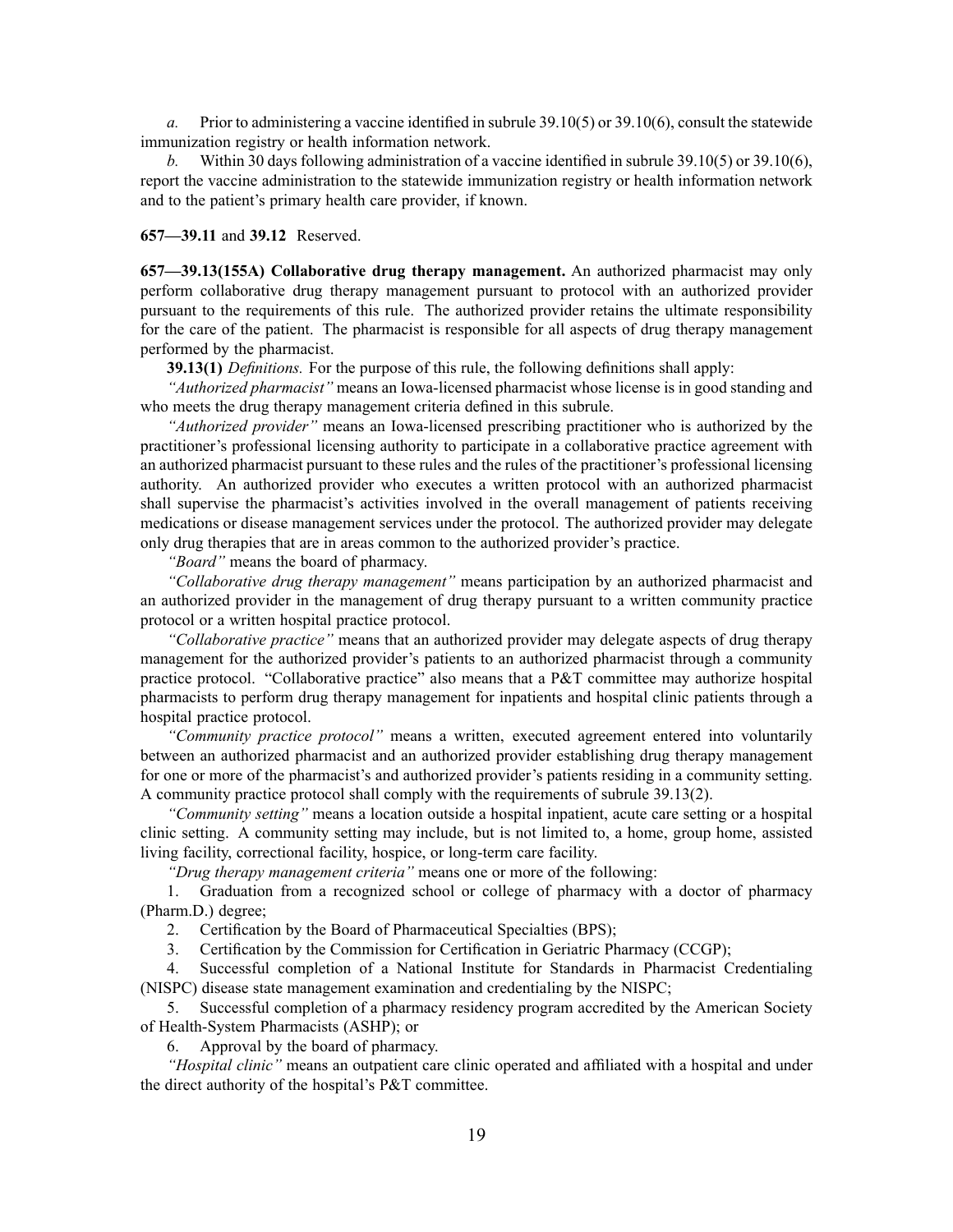*"Hospital pharmacist"* means an Iowa-licensed pharmacist who meets the requirements for participating in <sup>a</sup> hospital practice protocol as determined by the hospital's P&T committee.

*"Hospital practice protocol"* means <sup>a</sup> written plan, policy, procedure, or agreemen<sup>t</sup> that authorizes drug therapy managemen<sup>t</sup> between hospital pharmacists and authorized providers within <sup>a</sup> hospital and the hospital's clinics as developed and determined by the hospital's P&T committee. Such <sup>a</sup> protocol may apply to all pharmacists and authorized providers at <sup>a</sup> hospital or the hospital's clinics or only to those pharmacists and authorized providers who are specifically recognized. A hospital practice protocol shall comply with the requirements of subrule [39.13\(3\)](https://www.legis.iowa.gov/docs/iac/rule/657.39.13.pdf).

*"P&T committee"* means <sup>a</sup> committee of the hospital composed of physicians, pharmacists, and other health professionals that evaluates the clinical use of drugs within the hospital, develops policies for managing drug use and administration in the hospital, and manages the hospital drug formulary system.

*"Therapeutic interchange"* means an authorized exchange of therapeutic alternate drug products in accordance with <sup>a</sup> previously established and approved written protocol.

### **39.13(2)** *Community practice protocol.*

*a.* An authorized pharmacist shall engage in collaborative drug therapy managemen<sup>t</sup> with an authorized provider only under <sup>a</sup> written protocol that has been identified by topic. Protocols shall be made available upon reques<sup>t</sup> of the board or the licensing board of the authorized provider.

*b.* The community practice protocol shall include:

(1) The name, signature, date, and contact information for each authorized pharmacist who is <sup>a</sup> party to the protocol and is eligible to manage the drug therapy of <sup>a</sup> patient. If more than one authorized pharmacist is <sup>a</sup> party to the agreement, the pharmacists shall work for <sup>a</sup> single licensed pharmacy and <sup>a</sup> principal authorized pharmacist shall be designated in the protocol.

(2) The name, signature, date, and contact information for each authorized provider who may prescribe drugs and is responsible for supervising <sup>a</sup> patient's drug therapy management. The authorized provider who initiates <sup>a</sup> protocol shall be considered the main caregiver for the patient respective to that protocol and shall be noted in the protocol as the principal authorized provider.

(3) The name and contact information of the principal authorized provider and the principal authorized pharmacist who are responsible for development, training, administration, and quality assurance of the protocol.

(4) A detailed written protocol pursuan<sup>t</sup> to which the authorized pharmacist will base drug therapy managemen<sup>t</sup> decisions for patients. The protocol shall authorize one or more of the following:

1. Prescription drug orders. The protocol may authorize therapeutic interchange or modification of drug dosages based on symptoms or laboratory or physical findings defined in the protocol. The protocol shall include information specific to the dosage, frequency, duration, and route of administration of the drug authorized by the patient's authorized provider. The protocol shall not authorize the pharmacist to change <sup>a</sup> Schedule II drug or to initiate <sup>a</sup> drug not included in the established protocol.

2. Laboratory tests. The protocol may authorize the pharmacist to obtain or to conduct specific laboratory tests as long as the tests relate directly to the drug therapy management.

3. Physical findings. The protocol may authorize the pharmacist to check certain physical findings, e.g., vital signs, oximetry, or peak flows, that enable the pharmacist to assess and adjust the drug therapy, detect adverse drug reactions, or determine if the patient should be referred back to the patient's authorized provider for follow-up.

4. Patient activities. The protocol may authorize the pharmacist to monitor specific patient activities.

(5) Procedures for securing the patient's written consent. If the patient's consent is not secured by the authorized provider, the authorized pharmacist shall secure such and notify the patient's authorized provider within 24 hours.

(6) Circumstances that shall cause the authorized pharmacist to initiate communication with the authorized provider including but not limited to the need for new prescription orders and reports of the patient's therapeutic response or adverse reaction.

(7) A detailed statement identifying the specific drugs, laboratory tests, and physical findings upon which the authorized pharmacist shall base drug therapy management decisions.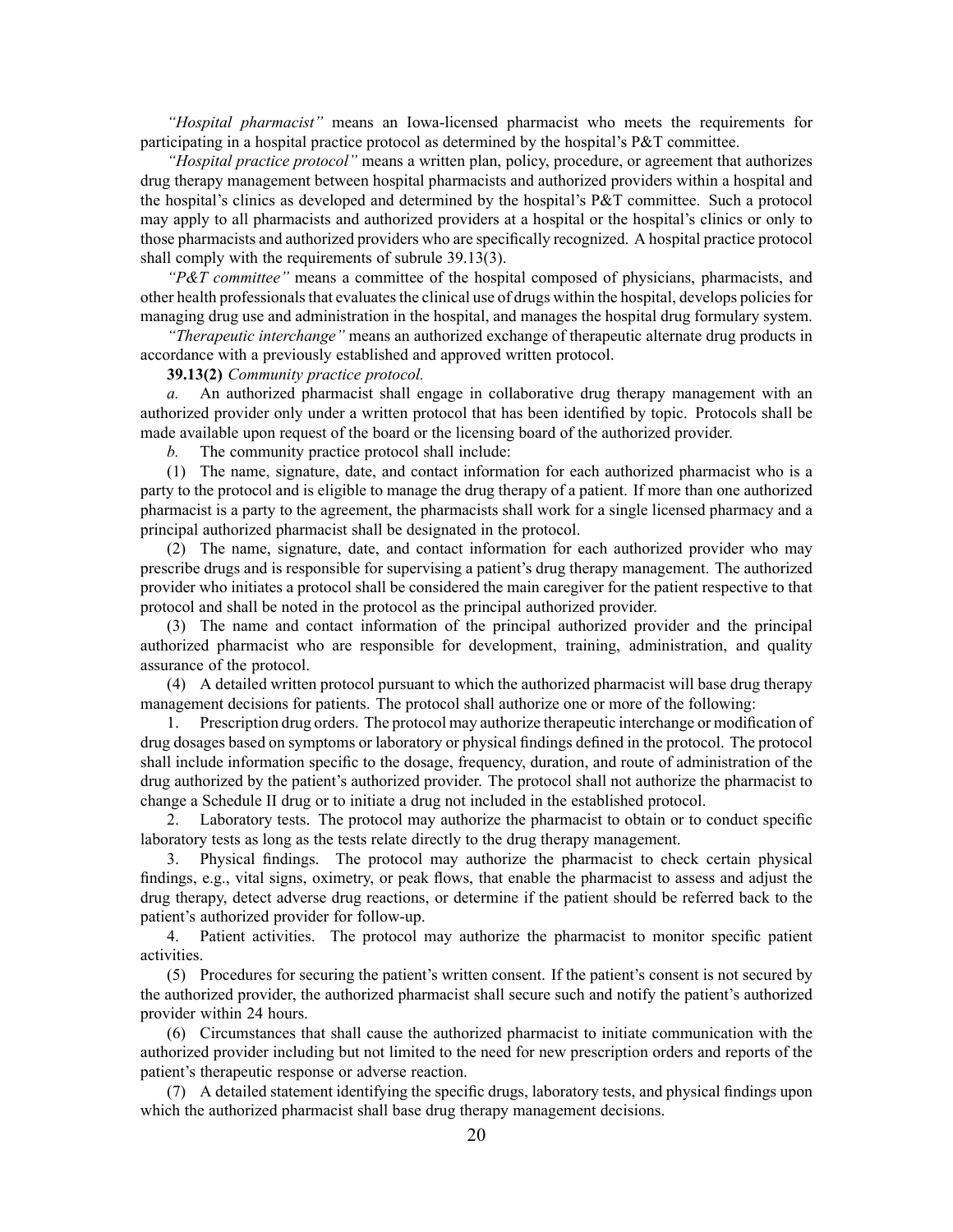(8) A provision for the collaborative drug therapy managemen<sup>t</sup> protocol to be reviewed, updated, and reexecuted or discontinued at least every two years.

(9) A description of the method the pharmacist shall use to document the pharmacist's decisions or recommendations for the authorized provider.

(10) A description of the types of reports the authorized pharmacist is to provide to the authorized provider and the schedule by which the pharmacist is to submit these reports. The schedule shall include <sup>a</sup> time frame within which <sup>a</sup> pharmacist shall repor<sup>t</sup> any adverse reaction to the authorized provider.

(11) A statement of the medication categories and the type of initiation and modification of drug therapy that the provider authorizes the pharmacist to perform.

(12) A description of the procedures or plan that the pharmacist shall follow if the pharmacist modifies <sup>a</sup> drug therapy.

(13) Procedures for record keeping, record sharing, and long-term record storage.

(14) Procedures to follow in emergency situations.

(15) A statement that prohibits the authorized pharmacist from delegating drug therapy managemen<sup>t</sup> to anyone other than another authorized pharmacist who has signed the applicable protocol.

(16) A statement that prohibits an authorized provider from delegating collaborative drug therapy managemen<sup>t</sup> to any unlicensed or licensed person other than another authorized provider or an authorized pharmacist.

(17) A description of the mechanism for the pharmacist and the authorized provider to communicate with each other and for documentation by the pharmacist of the implementation of collaborative drug therapy.

*c.* Collaborative drug therapy managemen<sup>t</sup> is valid only when initiated by <sup>a</sup> written protocol executed by at least one authorized pharmacist and at least one authorized provider.

*d.* The collaborative drug therapy protocol shall be kept on file in the pharmacy and be made available upon reques<sup>t</sup> of the board or the authorized provider's licensing board.

*e.* An authorized provider may terminate or amend the collaborative drug therapy managemen<sup>t</sup> protocol with an authorized pharmacist if the authorized provider notifies the authorized pharmacist in writing. Notification shall include the name of the authorized pharmacist, the desired change, and the proposed effective date of the change. Written notification shall be maintained in the pharmacy and be made available upon reques<sup>t</sup> of the board or the authorized provider's licensing board.

*f.* The authorized provider or pharmacist who initiates <sup>a</sup> protocol with <sup>a</sup> patient is responsible for securing the patient's written consent to participate in drug therapy managemen<sup>t</sup> and for transmitting <sup>a</sup> copy of the consent to the other party within 24 hours. The consent shall indicate which protocol is involved. Any variation in the protocol for <sup>a</sup> specific patient shall be communicated to the other party at the time of securing the patient's consent. The patient's authorized provider shall maintain the patient consent in the patient's medical record.

**39.13(3)** *Hospital practice protocol.*

*a.* A hospital's P&T committee shall determine the scope and extent of collaborative drug therapy managemen<sup>t</sup> practices that may be conducted by the hospital's pharmacists.

*b.* Collaborative drug therapy management within a hospital setting or the hospital's clinic setting is valid only when approved by the hospital's P&T committee.

*c.* The hospital practice protocol shall include:

(1) The names or groups of pharmacists and providers who are authorized by the P&T committee to participate in collaborative drug therapy management.

(2) A plan for development, training, administration, and quality assurance of the protocol.

(3) A detailed written protocol pursuan<sup>t</sup> to which the hospital pharmacist shall base drug therapy managemen<sup>t</sup> decisions for patients. The protocol shall authorize one or more of the following:

1. Medication orders and prescription drug orders. The protocol may authorize therapeutic interchange or modification of drug dosages based on symptoms or laboratory or physical findings defined in the protocol. The protocol shall include information specific to the dosage, frequency, duration, and route of administration of the drug authorized by the authorized provider. The protocol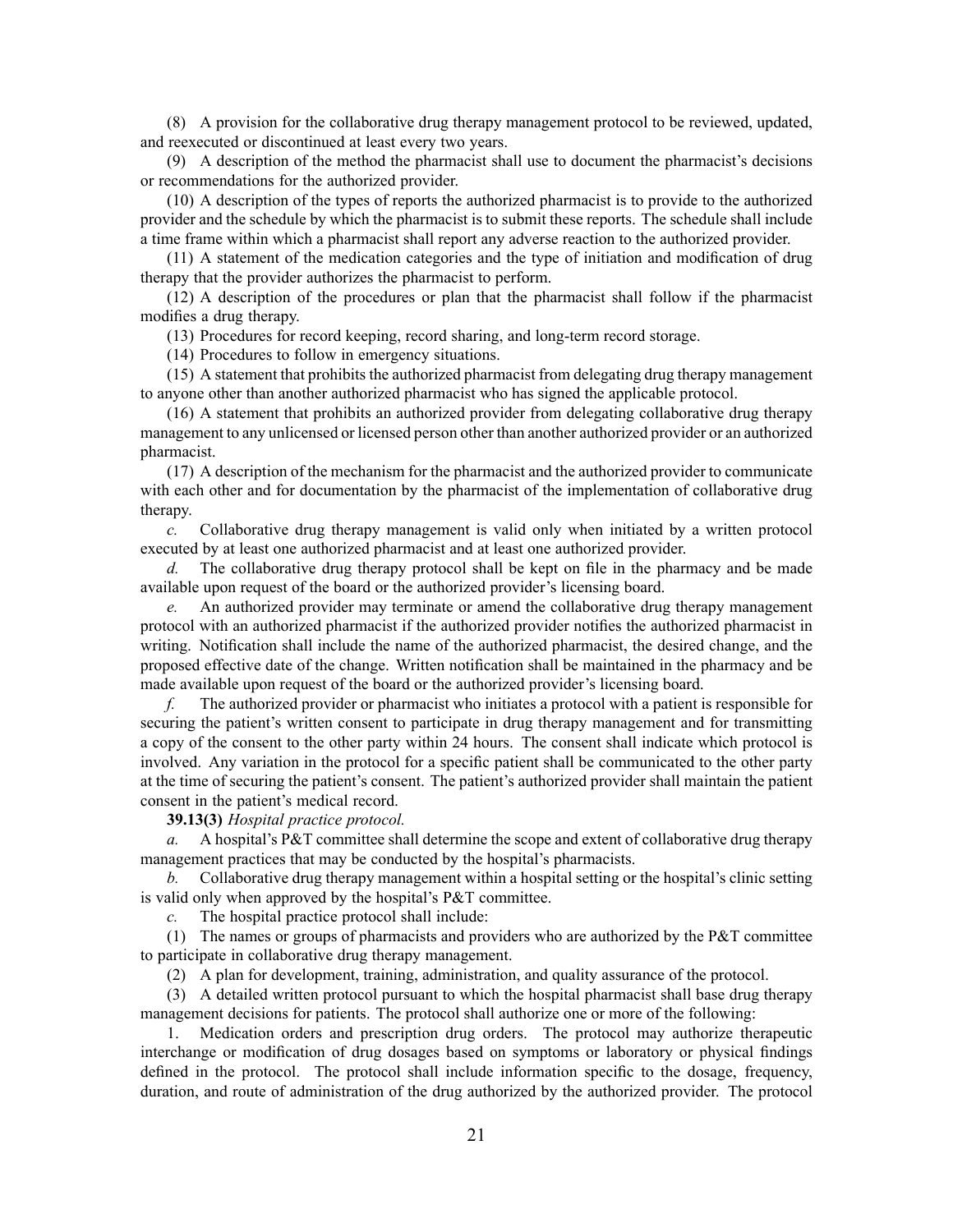shall not authorize the hospital pharmacist to change <sup>a</sup> Schedule II drug or to initiate <sup>a</sup> drug not included in the established protocol.

2. Laboratory tests. The protocol may authorize the hospital pharmacist to obtain or to conduct specific laboratory tests as long as the tests relate directly to the drug therapy management.

3. Physical findings. The protocol may authorize the hospital pharmacist to check certain physical findings, e.g., vital signs, oximetry, or peak flows, that enable the pharmacist to assess and adjust the drug therapy, detect adverse drug reactions, or determine if the patient should be referred back to the authorized provider for follow-up.

(4) Circumstances that shall cause the hospital pharmacist to initiate communication with the patient's authorized provider including but not limited to the need for new medication orders and prescription drug orders and reports of <sup>a</sup> patient's therapeutic response or adverse reaction.

(5) A statement of the medication categories and the type of initiation and modification of drug therapy that the P&T committee authorizes the hospital pharmacist to perform.

(6) A description of the procedures or plan that the hospital pharmacist shall follow if the hospital pharmacist modifies <sup>a</sup> drug therapy.

(7) A description of the mechanism for the hospital pharmacist and the patient's authorized provider to communicate and for the hospital pharmacist to document implementation of the collaborative drug therapy.

## **657—39.14** and **39.15** Reserved.

**657—39.16(155A) Pharmacy pilot or demonstration research projects.** The purpose of this rule is to specify the procedures to be followed in applying for approval of a pilot or demonstration research project for innovative applications in the practice of pharmacy as authorized by 2011 Iowa Acts, chapter 63, section 36 as amended by 2012 Iowa Acts, chapter 1113, section 31, and by 2013 Iowa Acts, chapter 138, section 128. In reviewing projects, the board will consider only projects that expand pharmaceutical care services that contribute to positive patient outcomes. The board will not consider any project intended only to provide <sup>a</sup> competitive advantage to <sup>a</sup> single applicant or group of applicants.

**39.16(1)** *Definitions.* For the purposes of this rule, the following definitions shall apply:

*"Act"* means Iowa Code chapter [155A](https://www.legis.iowa.gov/docs/ico/chapter/2017/155A.pdf), the Iowa pharmacy practice Act.

*"Board"* means the Iowa board of pharmacy.

*"Practice of pharmacy"* means the practice of pharmacy as defined in Iowa Code section [155A.3\(34\)](https://www.legis.iowa.gov/docs/ico/section/2017/155A.3.pdf).

*"Project"* means <sup>a</sup> pilot or demonstration research project as described in this rule.

**39.16(2)** *Scope of project.* A project may not expand the definition of the practice of pharmacy. A project may include therapeutic substitution orsubstitution of medical devices used in patient care ifsuch substitution is included under <sup>a</sup> collaborative drug therapy managemen<sup>t</sup> protocol established pursuan<sup>t</sup> to rule [657—39.13](https://www.legis.iowa.gov/docs/iac/rule/657.39.13.pdf)(155A).

**39.16(3)** *Board approval of <sup>a</sup> project.* Board approval of <sup>a</sup> project may include the gran<sup>t</sup> of an exception to or <sup>a</sup> waiver of rules adopted under the Act or under any law relating to the authority of prescription verification and the ability of <sup>a</sup> pharmacist to provide enhanced patient care in the practice of pharmacy. Project approval, including exception to or waiver of board rules, shall initially be for <sup>a</sup> specified period of time not exceeding 18 months from commencement of the project. The board may approve the extension or renewal of <sup>a</sup> project following consideration of <sup>a</sup> petition that clearly identifies the project, that includes <sup>a</sup> repor<sup>t</sup> similar to the final project repor<sup>t</sup> described in paragraph [39.16\(6\)](https://www.legis.iowa.gov/docs/iac/rule/657.39.16.pdf)*"a,"* that describes and explains any proposed changes to the originally approved and implemented project, and that justifies the need for extending or renewing the term of the project.

**39.16(4)** *Applying for approval of <sup>a</sup> project.* A person who wishes the board to consider approval of <sup>a</sup> project shall submit to the board <sup>a</sup> petition for approval that contains at least the following information:

*a. Responsible pharmacist.* Name, address, telephone number, and pharmacist license number of each pharmacist responsible for overseeing the project.